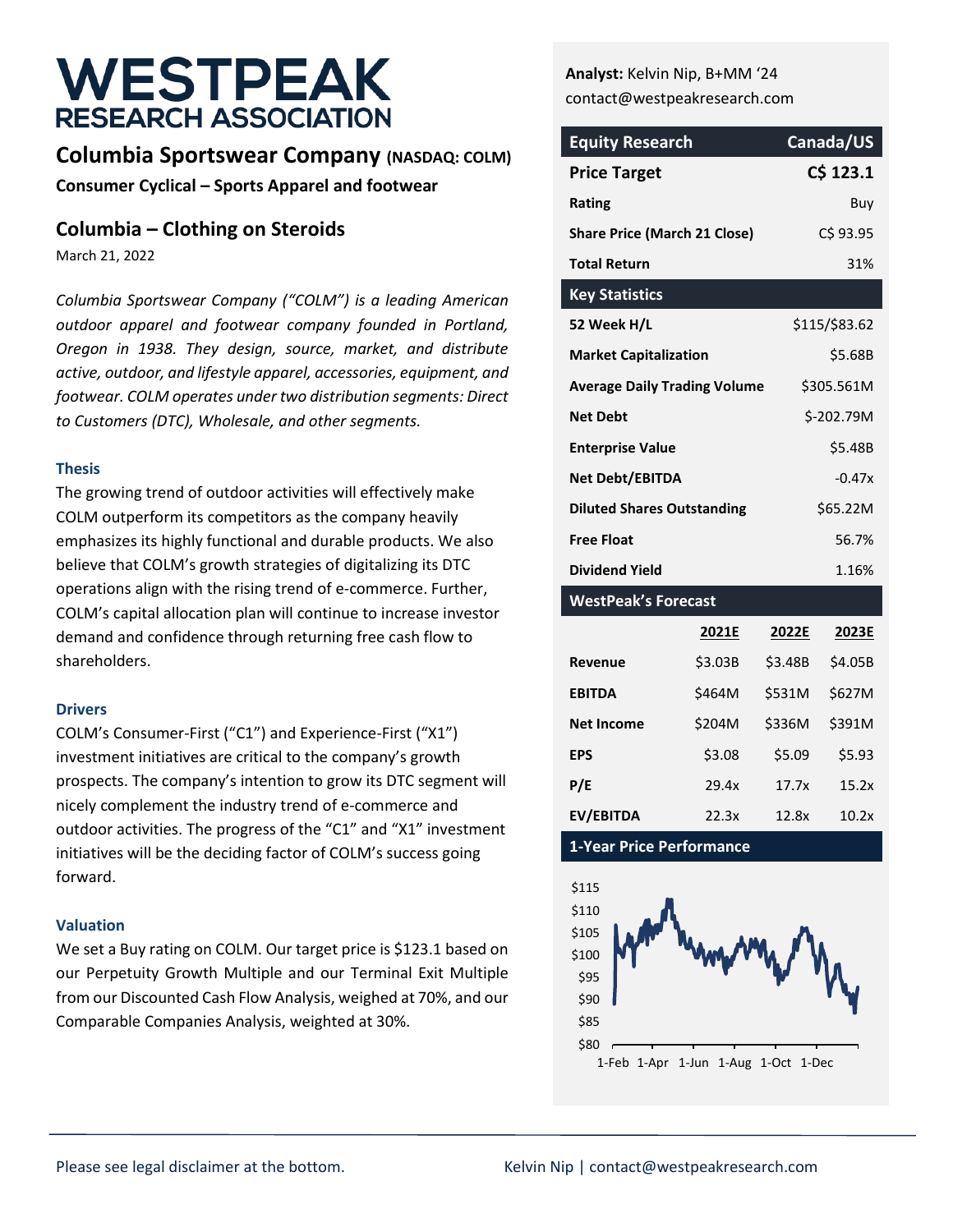

## **Business Overview/Fundamentals**

### Company Overview

COLM is an American outdoor apparel and footwear company founded in 1938. They focus on designing, sourcing, marketing, and distributing active and everyday lifestyle apparel, accessories, equipment, and footwear products, known for their functional and quality designs suited for all seasons, activities, and locations. Although the company sells products that cater to all seasons and weathers, they heavily emphasize their winter products. Among the products they offer, their jackets appear to be the best seller with a price range of USD\$150-\$300. COLM sells its products around the world in approximately 90 countries under its four main brands: Columbia, SOREL, Mountain Hard Wear, and prAna, and operates two distribution segments: Wholesale and Direct-to-consumer.



*Source: Company Website*

### Operating Segments

#### **Direct-to-consumer (DTC)**

COLM's DTC segment consists of the company-owned network of branded and outlet retail stores, brand-specific e-commerce sites, and concessionbased arrangments with third parties at branded outlets and shop-in-shop retail locations. As of December 31, 2020, they operated approximately 450 retail stores. COLM begins designing its seasonal product lines 18 months before the products are available to the consumers in retail stores. During the fiscal year 2020, COLM closed 13 DTC stores in the U.S. and one DTC store in Europe, however, its DTC e-commerce business grew 39% yearover-year. COLM plans to improve its global DTC operations and enhance its digital capabilities on its e-commerce platforms.



COLM's wholesale segment consists of small, independently operated specialty outdoor and sporting goods stores, regional, national and international sporting goods chains, large regional, national and international department store chains, internet retailers, and international distributors. In the fiscal year 2020, COLM has nearly 7,050 wholesale customers. The company begins designing and developing its seasonal product lines 12 months before receiving advance orders from its wholesale customers. The spring season products are shipped to wholesale customers from January to June, fall season products are shipped to wholesale customers from July to December. The company intends to invest in initiatives that can drive global awareness and sales, enhancing its consumer experiences.



**Sales Channels In %** 

*Source: Company filings*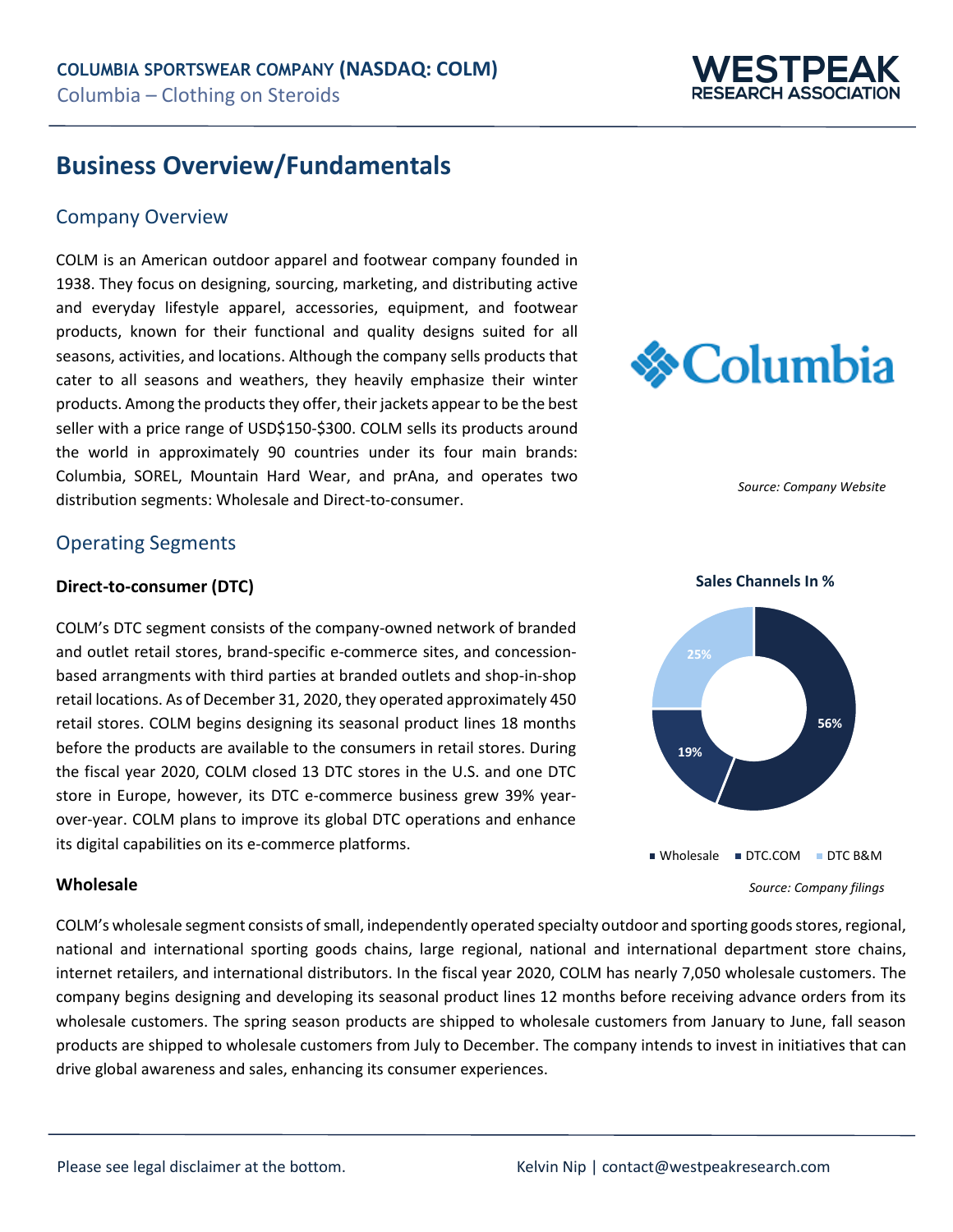

## **Growth Strategies**

COLM has outlined clear goals and targets that they want to achieve or maintain going forward. The business has a strong intention to grow its DTC segment due to the growing trend of online shopping and sustainability. Four of its strategic priorities include: raise global brand awareness through increasing demand-creating investments, increasing its digital capabilities in its DTC and Wholesale channel and in all geographies to enhance customer experiences, expand and improve its supporting processes and systems for its global DTC operations, and invest in its employees to optimize the organization across all four brands. In terms of its capital allocation priorities, they identified three priorities: invest in organic growth opportunities to drive long-term profitable growth, return at least 40% of free cash flow to shareholders through dividends and share repurchases, and keep an eye on M&A opportunities. All of which rely on market conditions and their strategic priorities.

## Consumer-First ("C1") Initiative

COLM began the C1 investment initiative to support the growth and continual development of its omnichannel capabilities through improving the retail platform and information technology systems. Through this initiative, COLM wants to modernize and standardize its processes and systems to improve customer experiences. The C1 platform was implemented in 2019 in North America stores for the Columbia, SOREL, and Mountain Hardwear brands.



## Experience-First ("X1") Initiative



*Source: Investor Presentation*

*Source: Investor Presentation*

COLM began the X1 investment initiative to enhance its ecommerce systems in 2018. The project was designed to take advantage of the growing trend of online shopping and browsing using mobile devices. The re-implementation of the e-commerce platform offers an improved online system for consumers to search, browse and check out desired items on their mobile devices. The X1 initiative started in 2019, implemented across 10 countries in Europe-direct and for the prAna brand in the U.S. The implementation took place in North America for the Columbia, SOREL, and Mountain Hardwear brands in 2020.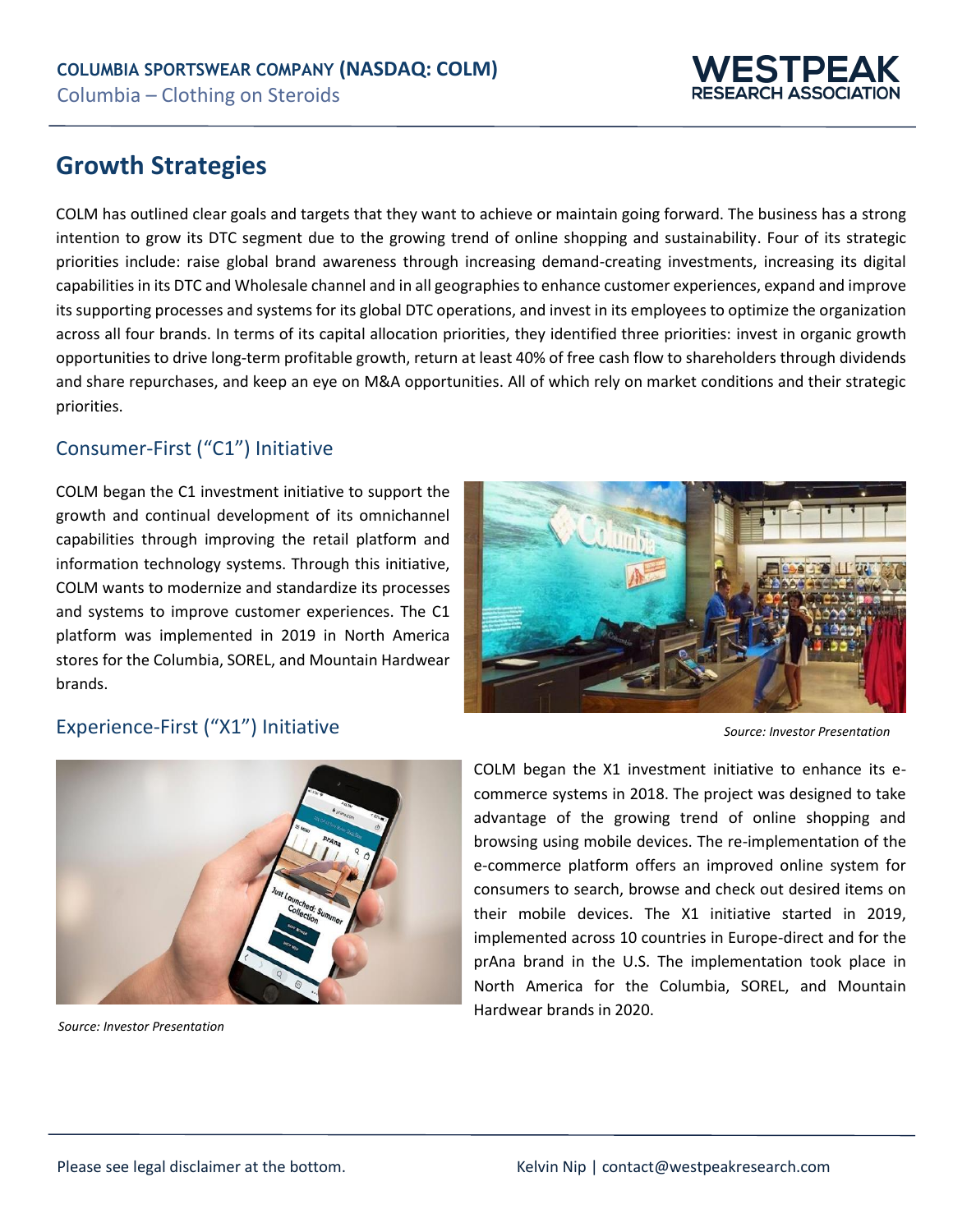

## **Industry Analysis**

COLM operates under the sports apparel and footwear market. Among its 4 brands, prAna operates under the sports apparel, accessories, and equipment market, SOREL operates under the footwear market, whereas Columbia and Mountain Hard Wear operate in both the apparel and footwear market.

## Competitive Landscape and Advantage

The sports apparel and footwear industry is highly competitive, with very high barriers to entry. To enter the market, it takes a tremendous amount of financial and human capital to design, develop, produce quality and affordable products, deliver to its customers through efficient distribution channels. Consumers are very brand conscious when buying sports apparel and footwear products, some of the key players make up most of the markets' total revenue which makes the market an oligopoly. The industry is heavily dominated by industry giants such as Nike (NYSE: NKE), Adidas (FWB: ADS), who enjoy the economies of scale that create cost advantages over any competitors, can pay huge costs to sponsor famous athletes, turning their brand into household names. However, it would be unrealistic to compare COLM to NKE or ADS because NKE and ADS achieved nearly half of its revenue through other product categories such as their basketball and soccer brands, they do not highly emphasize outdoor apparel and footwear for activities like hiking, snowboarding or camping as COLM does. Some of the competing brands that closely match COLM's value proposition, target customers, and growth strategies include North Face, Under Armour, and Lululemon Athletica. COLM differentiates its products through being highly functional and innovative which makes its product difficult to substitute and cater its products towards active outdoor activities. Furthermore, the company offers a more affordable price compared to its competitors, so consumers tend to choose their products due to good value for money.

## Industry Growth

The industry is substantially affected by general patterns including seasonal weather and consumer shopping habits. Most products in the industry are marked on a seasonal basis where sales are generally weighted towards the third and fourth quarters. According to Statista, the apparel market is projected to grow 4.1% revenue CAGR between 2012 and 2026, and reach 2,143 billion in 2026. Despite the current economic setback, there has been an increased demand for sustainable sportswear as consumers are more conscious of their health and environmental footprint throughout the pandemic.



*Source: Statista*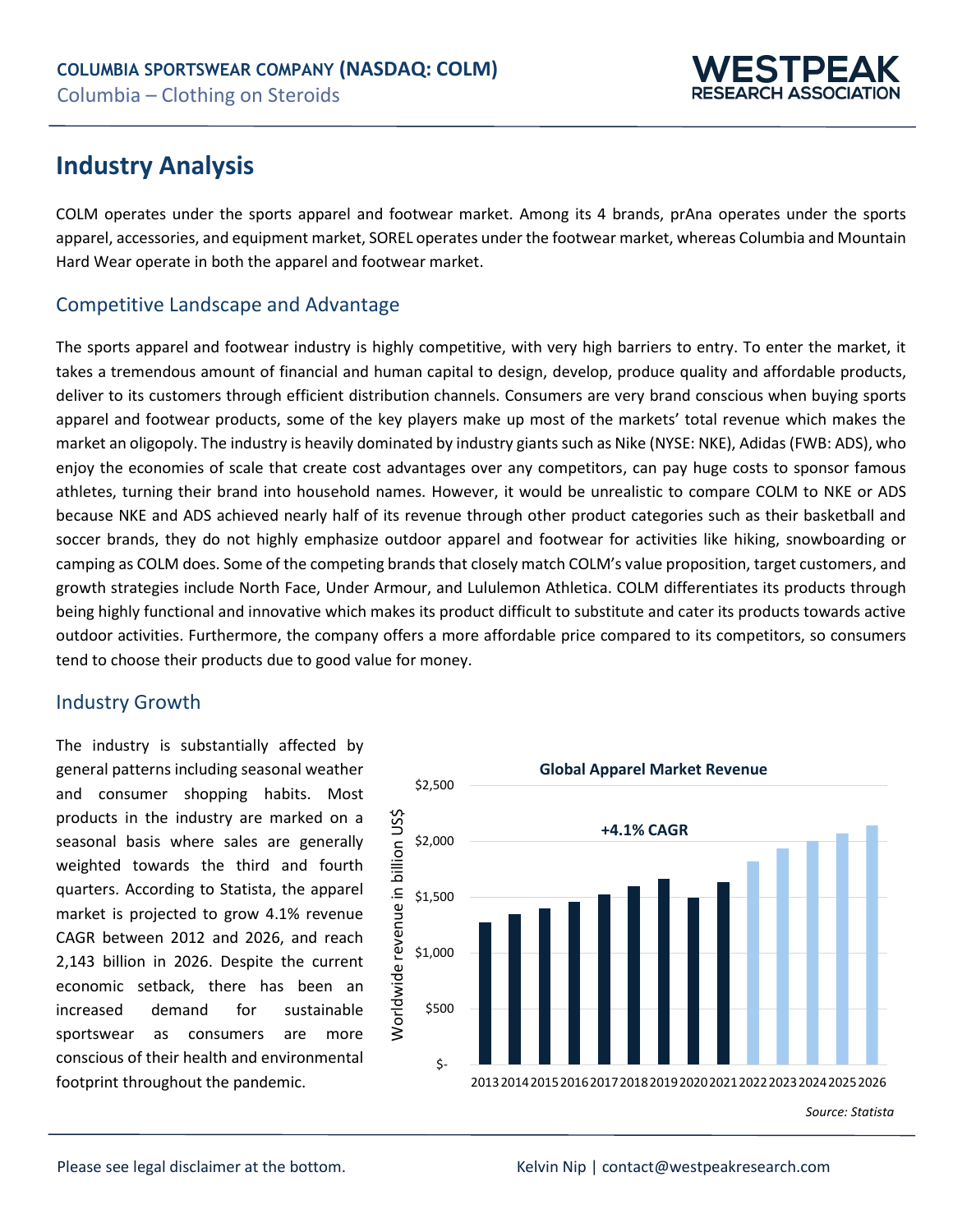

## Industry Trend 1: Digitalizing sales channel

Traditionally, organizations adopt a silo structure in their sale channel, to prevent resources and information from being shared among different segments within a company. Although it makes sense to develop a clear and divided sales channel to cluster expertise, as the rise of mobile devices in recent years, the silo structure lacks the ability to bridge the gap between online and offline commerce, which causes inconvenient for customers that want to check the availability of an item in a store or to order out of stock items for later pick-up. Through COLM's "X1" and "C1" investment initiatives, COLM is making efforts to digitalize its sales channels.

Digitalization of different sales channels integrates digital tools and technology with in-store services to provide greater customer experiences and solutions. In the sports apparel and footwear industry, some customers want to touch and feel the quality of a product before purchasing, then bring the item to camping or snowboarding. By adopting multi or Omni sales channels, digitalization keeps customers at the center of all strategies and decisionmaking, which eventually leads to high return rates in sales.



**COLUMBIA | WINTER SALE** 【セール】コロンビアの対象アイテムが30%OFF



*Source: Company App*

## Industry Trend 2: Generation Z's increasing awareness of Sustainability

Consumers seem to have a growing preference for more sustainable apparel, footwear or accessories, many of which aim to live a more sustainable lifestyle and choose to purchase a secondhand product is the easiest way to extend the lifetime of an item. Specifically, Generation Z is most likely to buy secondhand apparel due to the increasing global attention and sensitivity to the environmental impact of clothing in recent years. Another reason for the sudden interest in secondhand products could be triggered by the economic uncertainty in the pandemic. With increasing numbers in unemployment and cost of living, a decrease in consumers' purchasing power is also a driving factor of this industry trend. As COLM heavily emphasizes durable, functional, and cheaper products, they can benefit from this industry trend.



**Most appealing characteristics for users in the U.S. to buy used apparel at re-sale sites**



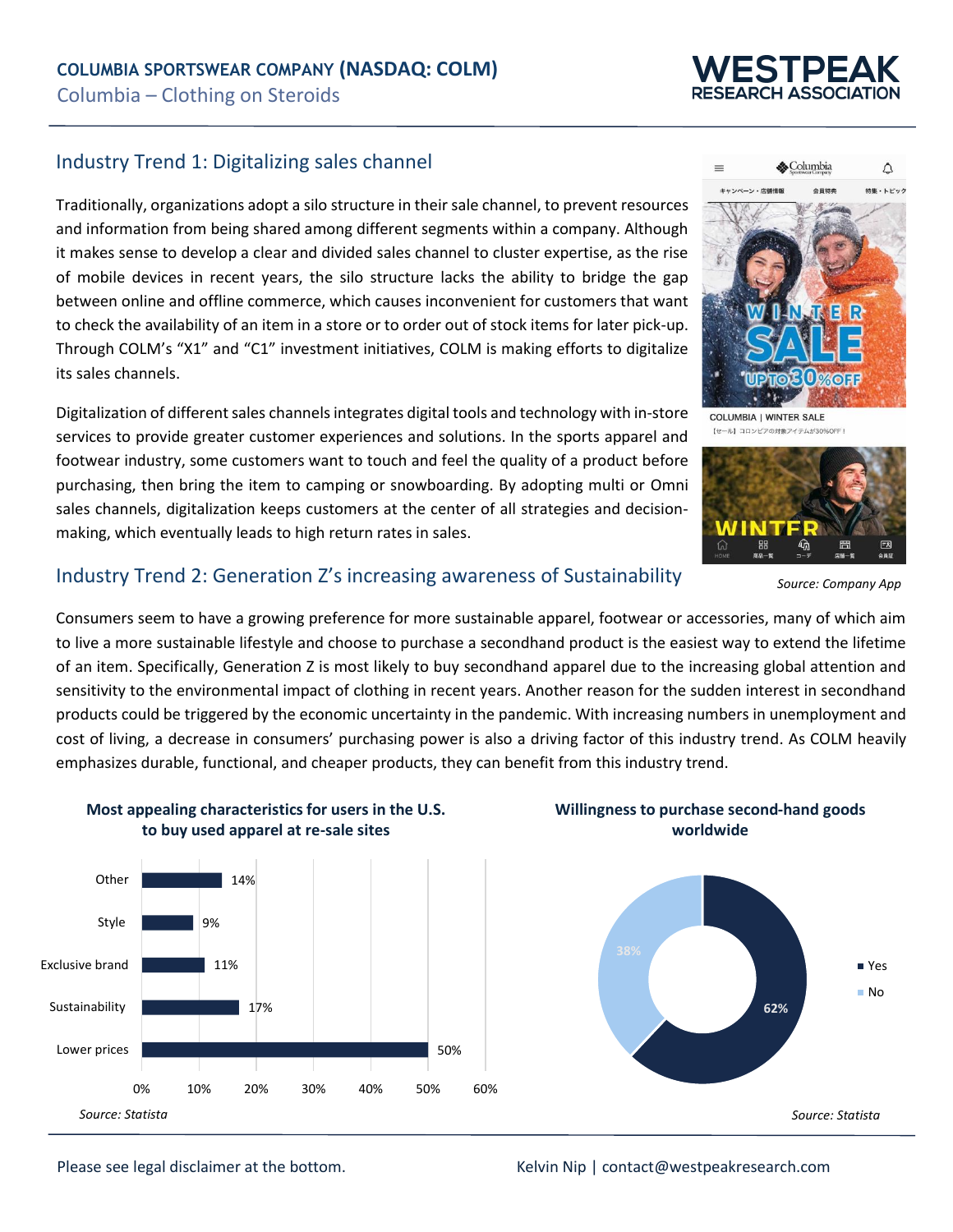## **Investment Thesis**

### Market View

The market views COLM as a leading outdoor apparel and footwear company with its brands and diversified portfolios. Over the past two years, COLM has suffered a significant decrease in sales due to the COVID-19 pandemic, along with unseasonably warm temperatures and lack of snowfall in many important markets added risk to COLM's DTC and wholesale sales in Q4. At the end of 2021, notable firms such as Baird and Stifel, bulge bracket, Bank of America downgraded COLM from a Buy to a Hold, they dropped their target price for the stock from \$137 to \$108 and cut its Buy rating to a Neutral rating. Bullish investors can look at COLM's decreasing share price as a sign of entry point opportunities.

## Investment Thesis 1: Outdoor Sports will be featured in the 2022 Beijing Winter Olympics

According to a research paper from Dechow et al, from USC Marshall School of Business, stocks identified as connected to the Olympics would outperform the non-Olympic matched stocks. The 2022 Winter Olympics will feature alpine skiing, biathlon, snowboarding, and many more, which will benefit COLM over its competitors as the company heavily emphasized its waterproof and warm jackets. The company's competitive advantage of a diversified product portfolio in outdoor products with over 30 innovative technologies can present more choices to consumers with an average price. COLM reported one of their highest Q2 sales ever and is expecting record-breaking sales going into 2022. The apparel market is expected to grow 4.1% revenue CAGR by 2026. We assume that COLM will outperform the overall industry as we project the company to report its revenue growth of at least 20% revenue CAGR by 2026.



**ESTPEA SEARCH ASSOCIATIO** 

### Investment Thesis 2: Bring in Nike's Former Chief Technology Officer Improves DTC Segment

COLM's DTC segment became a critical component of the company's growth strategy. COLM recently appointed Skip Potter as Executive Vice President and Chief Technology Officer in April 2021. Skip spent 4 years at Nike, an industry giant as their Chief Technology Officer before joining COLM. Skip is responsible for leading COLM's global technology where he will play a pivotal role in evolving the company's digital footprint, omnichannel, and supply chain capabilities in the company. We believe that COLM's appointment of a veteran tech leader with more than 20 years of industry experience, Skip will bring tremendous growth to the company with its consumer-first ("C1") and Experience-First ("X1") investment initiatives. During his time at Nike, he served as Nike's CTO where he led 2000 digital and e-commerce technology team members around the world, of which e-commerce now represents 21% of Nike's DTC revenue. We believe that Skip's expertise can elevate COLM's information technology and digital capabilities. This appointment will bring positive effects to COLM's transformation and growth going into 2022.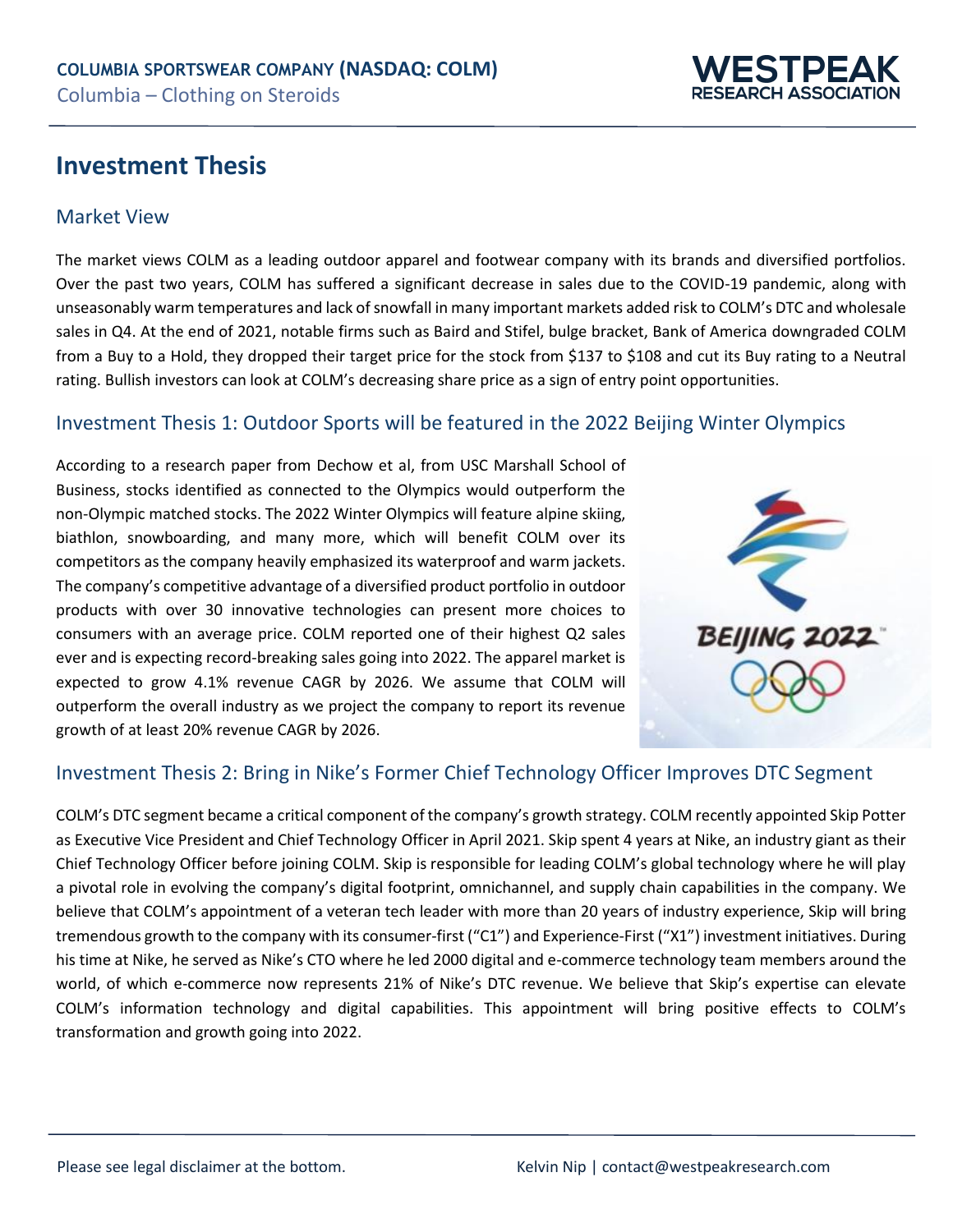

## **Catalysts**

## Omicron Variant increase E-Commerce Sales

COLM's e-commerce sales have increased by 12% over the past years, proving that the shift in online shopping triggered by the pandemic isn't slowing down as consumers are turning to their devices for apparel purchases. According to Statista, online shopping will continue to be one of the most popular online activities worldwide, projected to grow to 5.4 trillion dollars in 2022. We believe that the Omicron virus will provide COLM's E-commerce platform enough momentum and durability that Columbia.com will be a more significant sales channel for COLM. We also believe that COLM's share price may rise as sales will increase through its improved e-commerce platform in 2022.



## International Day of Sports Day #OnlyTogether Movement

The #Only Together Movement from 31st March to  $6<sup>th</sup>$  of April was introduced by the United Nations to encourage outdoor activities during the week of International Day of Sports. During the week of the movement, people may share sporting activities on social media and use the hashtags #OnlyTogether and #SportsDay. This movement can increase global awareness of physical and mental well-being, and attract the public to engage the outdoor activities which make people shop for COLM's products. We believe that this movement being held during the pandemic will trigger a healthier lifestyle amongst both the younger and older generation and the trend is likely to continue as people will continue to explore different opportunities. The catalyst is very likely to boost COLM's sales going forward.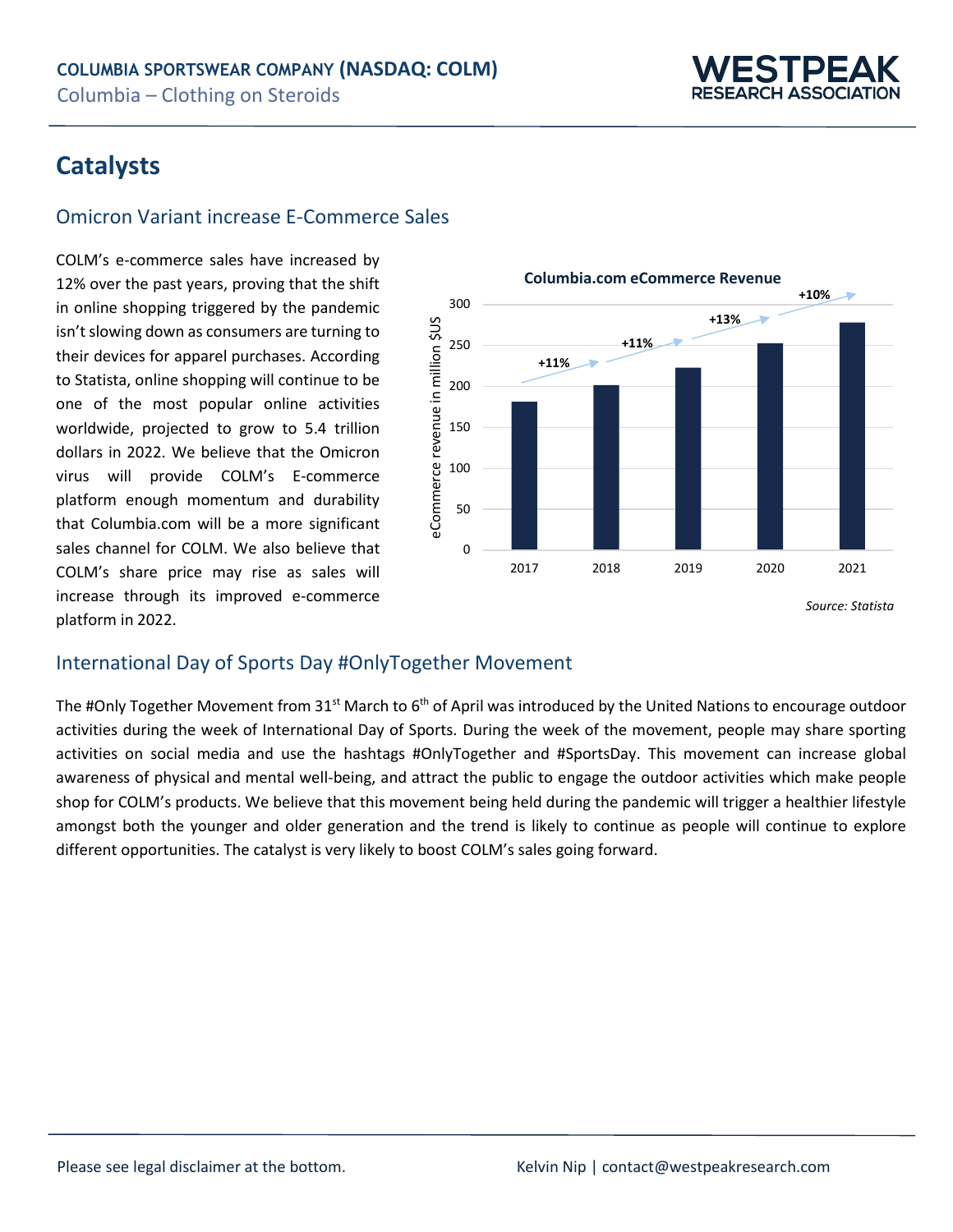## **Management Team**

## Tim Boyle – Chairman, President & Chief Executive Officer

Tim Boyle began his career with COLM in 1971. He got involved in the business when his father, who had been running the company since 1964 died from a sudden heart attack, Tim was involved in the company to continue his father's ambition to expand the company. Tim has served as CEO of COLM since 1988 and reassumed the position of President in 2017, which he previously held until 2015. Tim was appointed as Chairman of the Board in 2020. Tim graduated from The University of Oregon with a Bachelor of Science degree in Journalism in 1971.

## Jim Swanson – Executive Vice President & Chief Financial Officer

Jim Swanson joined COLM back in April 2003 as a Global Senior Financial Analyst. He was appointed as VP of Finance in May 2015 and was appointed as Senior VP and CFO in 2017. In November 2020, he became the Executive VP and CFO of the company. Before his time at COLM, Jim had experience in financial planning and analysis, tax and accounting roles, including senior financial analyst at Freightliner Corporation and Tality Corporation. Jim graduated from The University of Montana with a Bachelor of Science degree in Accounting and Finance. Then he obtained a Master of Accounting degree at his alma mater.

## Skip Potter – Executive Vice President & Chief Digital Information Officer

Skip M. Potter joined COLM in April 2021 as Executive VP and CTO where he oversees COLM's global technology team, desired to evolve the company's digital footprint, omnichannel, and supply chain operations. Before joining COLM, Skip spent 4 years at Nike as CTO, Managing VP of Digital Engineering at Capital One, and he also served as the CIO/CTO for British Telecommunication's Enterprise Group. Skip is an alumnus of The University of Colorado at Boulder.



*Source: Company Website*



*Source: Company Website*



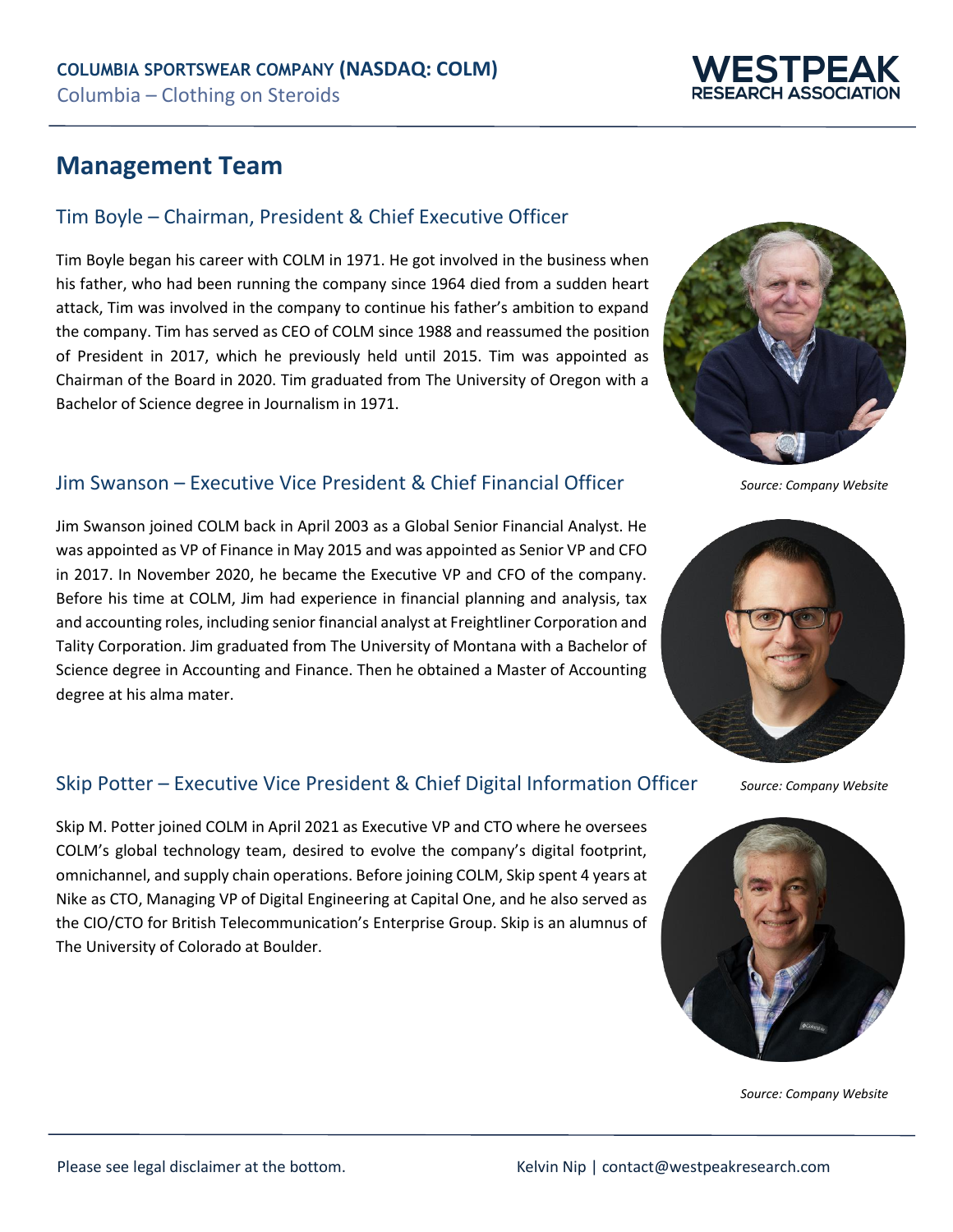

## **Shareholder Base, Liquidity, Market Depth**

## Shareholder Base

#### **Ownership Summary**

Institutions and Individuals primarily hold COLM's shareholder base with 48.75% and 43.9% respectively.

| <b>Type</b>        | <b>Common Stock</b> | % of Shares Outstanding | Market Value (USD) |
|--------------------|---------------------|-------------------------|--------------------|
| Institutions       | 31,795,295          | 48.75                   | 2997.7             |
| Corporations       | 1,316,342           | 2.02                    | 124.1              |
| Individuals        | 28,628,589          | 43.90                   | 2699.1             |
| <b>State Owned</b> | 14.385              | 0.02                    | 1.4                |
| Public             | 3,462,487           | 5.31                    | 326.4              |
| Total              | 65,217,098          | 100                     | 6148.7             |

*Source: Capital IQ*

*Source: Capital IQ*

Timothy Boyle, Chairman, President & CEO, is the largest holder at 36.28%, and his son, Joseph Boyle owns 4.1%. The Boyle family holds a notable 40.38% indicating that the family is dedicated to COLM's long-term success. Large Asset Management firms with strict ESG principles such as Vanguard Group Inc and BlackRock Inc also hold a small percentage of shares outstanding.

#### **Top Holders**

| Holder                        | <b>Common Stock</b> | % of Shares Outstanding | Market Value (USD) |
|-------------------------------|---------------------|-------------------------|--------------------|
| Boyle, Timothy                | 23,658,706          | 36.28                   | 2,245.4            |
| The Vanguard Group Inc        | 3.567,100           | 5.47                    | 338.6              |
| <b>Eaton Vance Management</b> | 3,200,493           | 4.91                    | 303.8              |
| <b>BlackRock Inc</b>          | 3,016,700           | 4.63                    | 286.3              |
| Boyle, Joseph                 | 2,674,704           | 4.10                    | 253.9              |

### **Liquidity**

COLM has an average trading volume of 305,561 with a market cap of 5.68B. The free float is 35.26/65.22, representing a free float percentage of shares outstanding of 56.7%. This implies moderate liquidity.

#### *Source: Yahoo Finance*

### **1 Year Trading Volume (NASDAQ:COLM)**

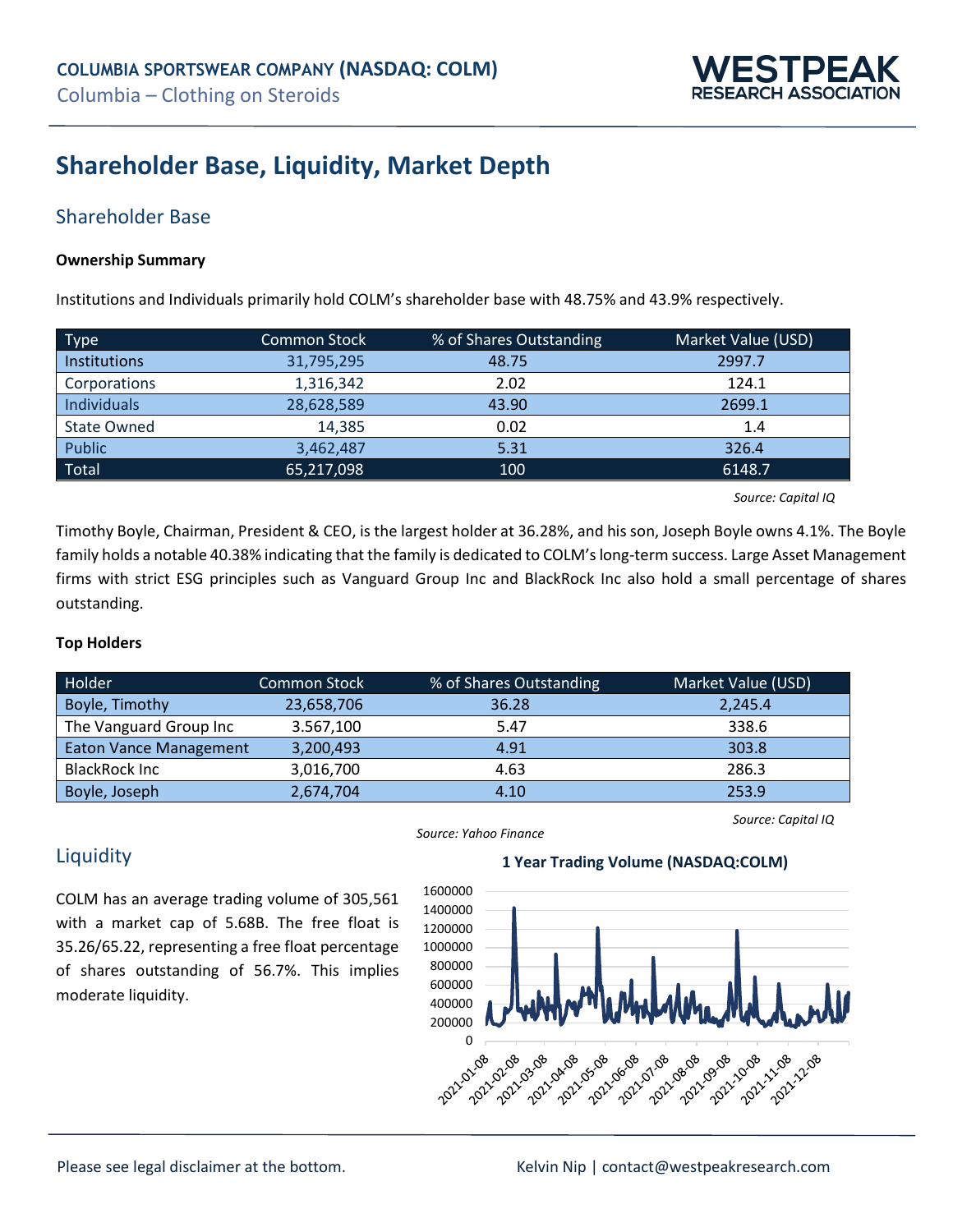

## **Valuation**

## Discounted Cash Flow Analysis

#### **Revenue**

COLM's revenue is projected through its main operating segments: DTC and Wholesale. The pandemic seemed to be under control in 2021, with the introduction of various vaccines and the growing trend of online shopping, revenue in the wholesale segment grew by nearly 20%, and DTC rose by nearly 30%. Going into 2022, although Omicron, a variant of the COVID-19 caused chaos around the world, the public has found a way to spend using their devices. The growing interest in outdoor activities will also increase demand for COLM's durable and functional products. We believe that COLM's revenue in its DTC operation will slowly take over its wholesale revenue, driving an estimate of approximately a 23% increase in DTC revenue growth by 2026 and a stable 5% increase in wholesale revenue growth.

#### **Capital Expenditure (CapEx)**

With COLM's ambition to grow its DTC segment, the company will make a significant investment in its commerce platforms to improve its global retail platforms and information technology system, along with the potential acquisition of businesses. We forecasted COLM's CapEx will further increase to 26% by 2026 to accommodate the expansion of its e-commerce platform.

#### **Selling, General, & Administrative Expense (SG&A)**

COLM's increase in investing and expanding its e-commerce platform will decrease the expenses needed in SG&A. We estimate a stable decrease from 35%-31% in 2026.

#### **Weighted Average Cost of Capital (WACC)**

COLM's weighted average cost of capital is determined to be at 10.7% with the cost of equity of 11.1% and cost of debt of 1.4%. According to Bloomberg, to calculate our cost of equity, we set our risk-free rate of 1.3%, expected market return of 10.1%, and Beta of 1.12. In terms of the calculation of the cost of debt, we set the pre-tax cost of debt at 1.2% with a 19.3% effective tax rate.

#### **Terminal EV/EBITDA Multiple**

We used the median 2023E EV/EBITDA multiple of 10.7 from the comparable companies' set as we expect COLM's investment initiative will mature by 2023.

#### **Perpetuity Growth rate**

We used a perpetuity growth of 2.5%, based on a higher inflation rate in 2021.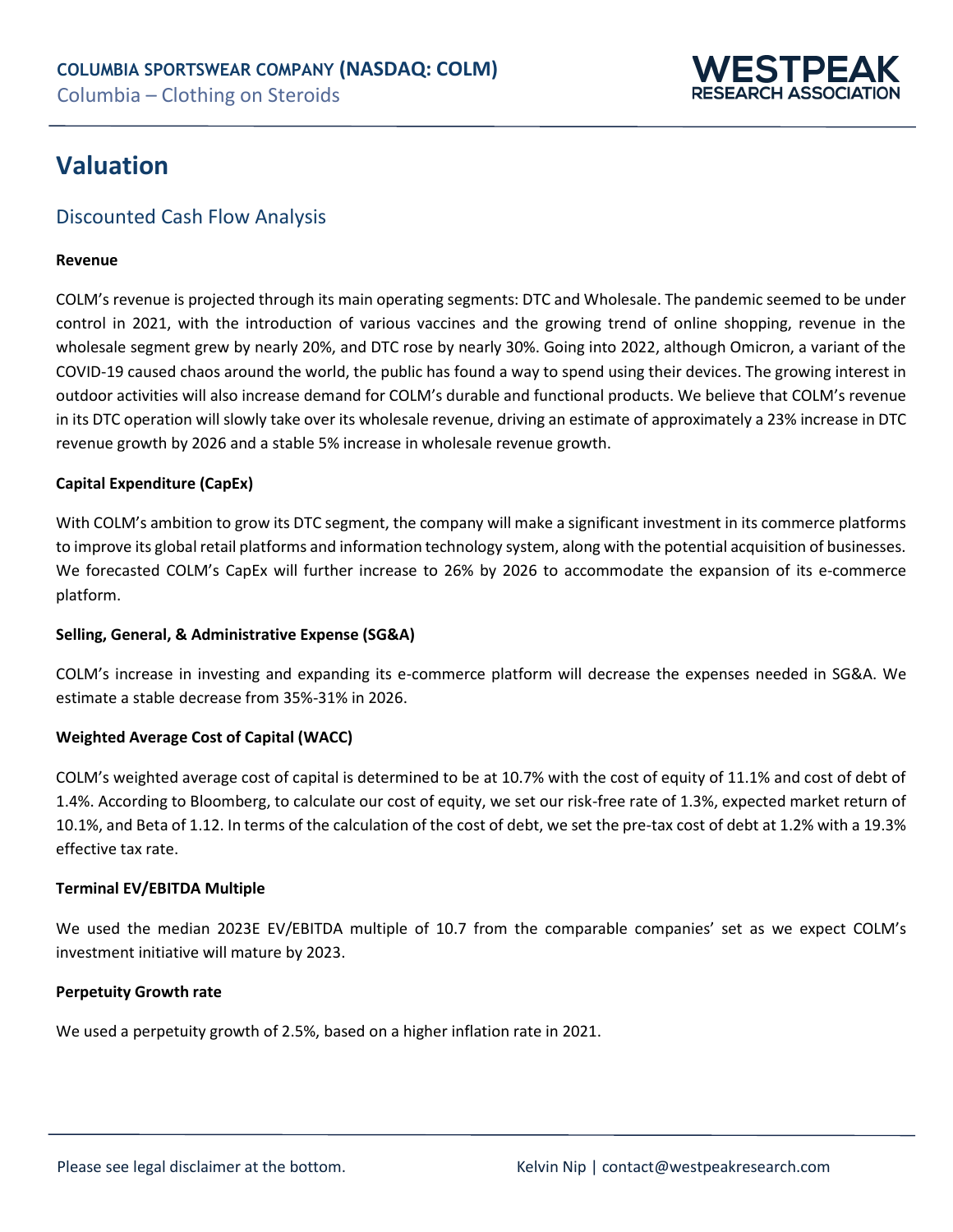

### Comparable Company Analysis

#### **Under Armour Inc Class A (NYSE: UAA)**

Under Armour Inc is an American sports equipment company that develop, market, and distribute branded performance apparel, footwear, and accessories. The company sells its products through wholesale channels, directly to consumers through 422 brand and factory house stores, and its e-commerce sites.

#### **VF Corp (NYSE: VFC)**

VF Corporation is an American company that designs and produces lifestyle apparel, footwear. The company's subsidiaries include North Face, Timberland, Supreme, and 10 other brands that offer youth culture/action sports-inspired outdoor and lifestyle apparel, equipment, accessories, and footwear.

#### **Lululemon Athletica Inc (NASDAQ: LULU)**

Lululemon Athletica is an American Canadian company that offers retail athletic apparel and accessories. The company offers pants, shorts, tops, and jackets for a healthy lifestyle and athletic activities, such as yoga, running, and training, as well as other sweaty pursuits. It also provides fitness-related accessories.

#### **Ralph Lauren Corp (NYSE: RL)**

Ralph Lauren Corporation is an American fashion company that offers apparel and accessories which comprise shoes, eyewear, watches, jewelry, hats, gloves, and leather goods and home products. The company directly operates 548 retail stores and 650 concession-based shop-within-shops, and its e-commerce sites.

#### **Puma SE (ETR: PUM)**

Puma SE is a German corporation that offers performance and sport-inspired lifestyle products in categories, such as football, cricket, handball, rugby, volleyball, running, training and fitness, golf, and motorsports. It also issues licenses to independent partners to design, develop, manufacture, and sell watches, glasses, safety shoes, and gaming accessories.

#### **Canada Goose Holding Inc (TSE: GOOS)**

Canada Goose Holdings Inc is a Canadian company that designs, and market performance luxury apparel such as parkas, lightweight down jackets, rainwear, wind wear, knitwear, footwear, and accessories for fall, winter, and spring seasons.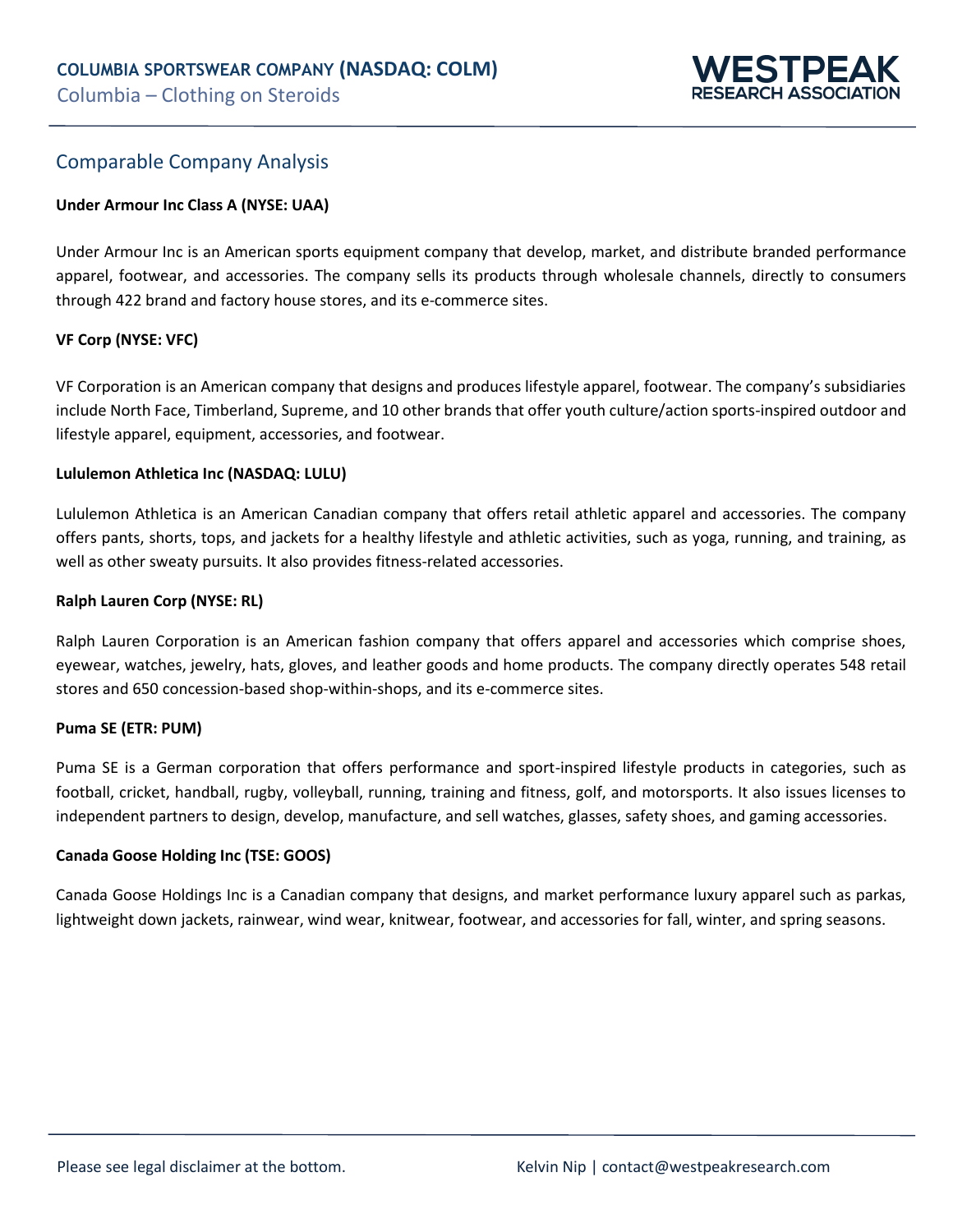## **ESTPEA SEARCH ASSOCIATIO**

## **ESG**

COLM is conscious of integrating environmental, social, and governance practices into its operations. The company has shown that it can keep up with industry ESG standards. Investment from BlackRock Inc and Vanguard Inc reflected their success in their ESG practices.

*Source: Sustainalytics* 

## Environmental

They have developed three main pillars to drive positive environmental change. First, prAda wants to create a safer environment for everyone to thrive in, as they primarily sell outdoor apparel and footwear to their consumers and want its consumer to enjoy outdoor activities with their products. Second, they emphasize respecting the planet and people, recognizing that they have the responsibility to make ethical acts. Thirdly, they want to inspire and educate its customers through its progress on sustainable products. COLM's other brands seem to take a similar ESG approach as well.

In its prAda brand specifically, the brand tries to make a statement that style is more about driving positive changes and protecting the planet than about fashion or trends. PrAda acts in its clothing production to design stylish clothing to elevate the look and feel of its seasonal products while incorporating innovative and sustainable fabrics to lessen the impact of its fashion supply chain on the planet.

### Social

The company's board of directors currently consists of 80% males and 20% females, which is higher than the global average of 16.9% of board seats held by women according to Deloitte. In terms of its ownership structure, COLM's top 5 holders are represented by the Boyle family and reputable asset managers, in which the Boyle family takes up 40% of the total share. While 40% is a large amount, the company was founded by Tim Boyle's father in 1938 and has been operating for 84 years. It makes a low possibility that the Boyle family decides to sell off the stock.

## Governance

COLM's ISS Governance QualityScore is 2. The ISS score is based on four key pillars; Audit, Board, Shareholder Rights; and Executive Compensation. 1 is considered the highest rating, and 10 is considered the lowest. COLM has a very high rating compared to all its comparable companies.

## **ESG Risk Rating**

|  | <b>Low</b>  |
|--|-------------|
|  | <b>Risk</b> |

| Negligible | Low   | Medium | High  | severe |
|------------|-------|--------|-------|--------|
| $0 - 10$   | 10-20 | 20-30  | 30-40 | 40+    |



## **CLOTHING FOR POSITIVE CHANGE**

#### *Source: Investor Presentation*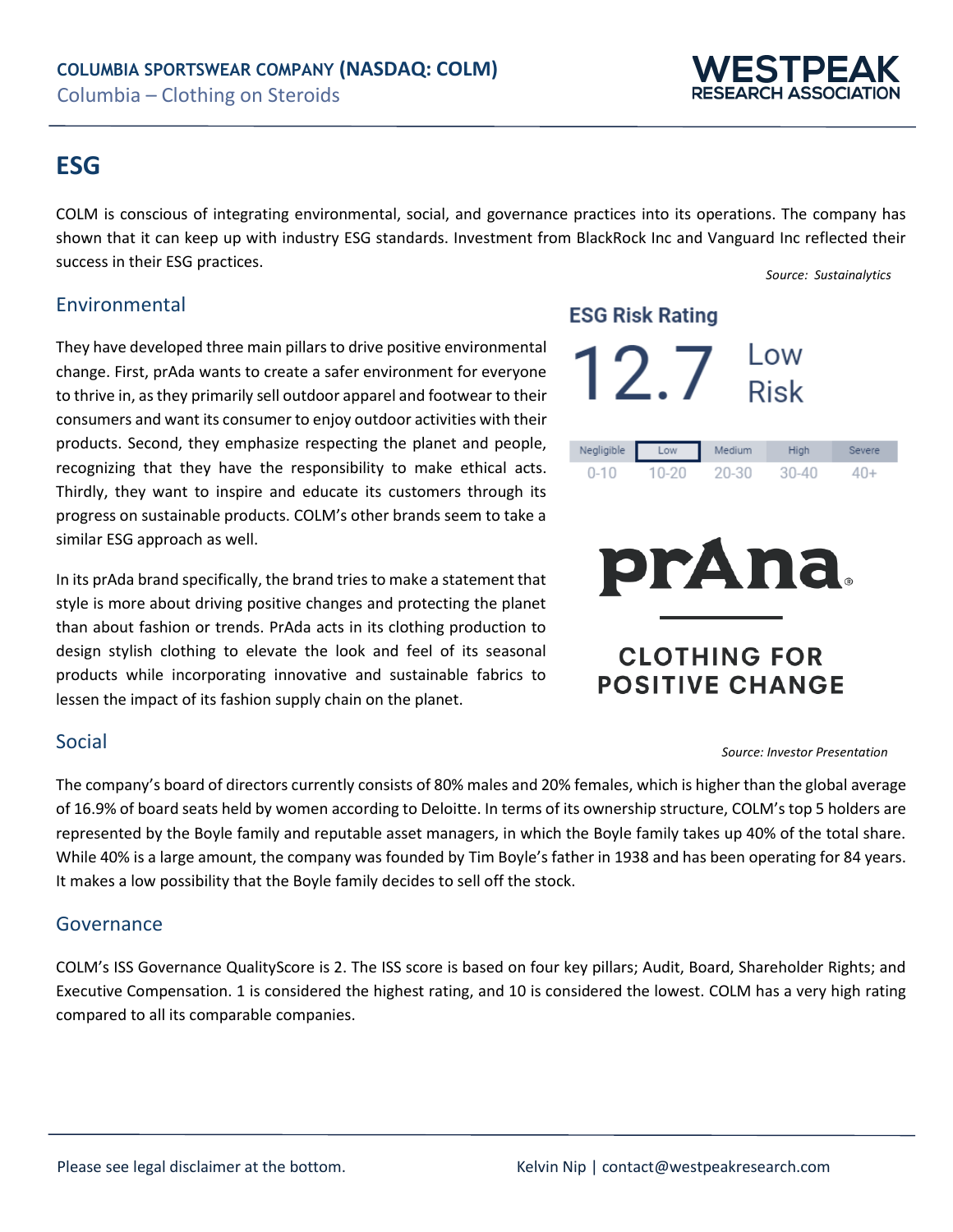

## **Risks**

## Risks in Executing Strategic Priorities

COLM's strategic priorities are to drive brand awareness and sales through focused demand creation investments, expand and improve its DTC operations with better systems and processes and build up its digital capabilities to enhance customer experiences. While most of its strategies require an increase in expenditures, COLM must modify other aspects of the business to generate funds and resources. Specifically, in its DTC operations initiative to invest in e-commerce platforms, global retail platforms, and information technology systems, since many of its DTC operations costs are fixed, the inability to offset their spending with increased profits may cause a decrease in operating margin or negative cash flow, resulting in significant costs to discontinue its real estate leases to lose down DTC brick and mortar store.

In its digital and technology initiative to improve operational and financial performance, transitioning to new systems requires significant investments, and implementing them to the employees, contractors, software and system providers are very challenging. As COVID-19 increased consumers' reliance on e-commerce platforms, difficulties such as system failures, system outages, and loss of system availability may lead to lingering effects such as extra operational costs, corruption of data, delayed shipments, and excess inventory which negatively impact customers and sales. Overall, failure to transition or implement new initiatives smoothly may hurt the functionality of the entire business.

## COVID-19 Outbreak

COLM operates internationally in four different geographical segments. Risk factors include various macro conditions. The COVID-19 pandemic affects: COLM's ability to sell its products in certain locations or markets, decrease in product demand due to decline in discretionary spending by consumers, disruptions in the supply chain including manufacturers' ability to produce and distribute, potential changes to government regulations, legislations and policies, currency rate fluctuations and unable operate its brick-and-mortar stores. Certain locations are exposed to more risks than others, Vietnam, where most of its contract manufacturing is located, Russia, where its largest international distributor is located, and China, where its largest portion of raw materials is sourced. If COVID-19 continues to hit those three major locations, it may cause a substantial adverse effect on its financial condition and operating results.

## Order Cancellation from Wholesale Customers Decrease Sales or Gross profit

As COLM does not have a long-term contract with its wholesale customers, instead, the wholesales customers buy COLM's products on an order-by-order basis with the rights of cancellation and rescheduling before shipments. In addition, if its wholesale customers suffer in business or fail to commit to their orders, or COLM fails to deliver the products in an agreedupon manner, wholesale customers also have the right to postpone, reduce, cancel or discontinue their orders at any timeline. COLM starts designing and producing products 12 months before receiving purchase orders from its wholesale customers, so the timing of the delivery and cancellation may impact COLM's strategies to forecast future sales and profit. In addition, COLM has contracted with their independent international distributors, which may include annual purchase minimums that must be met to retain distributional rights, the distributors are not required to purchase products from COLM.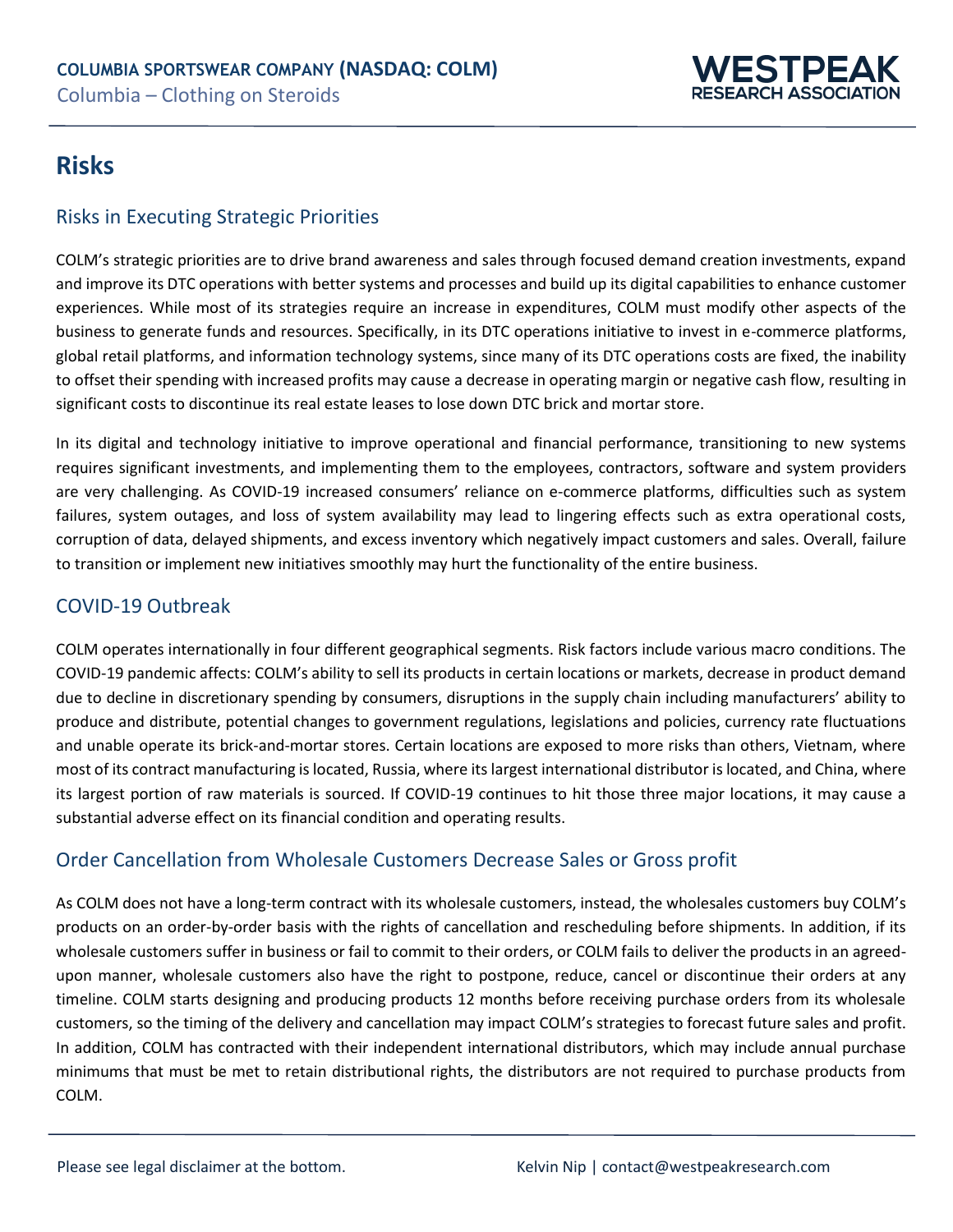

## Failure in Forecasting Sales Lead to Excess or Lack of Inventory

As COLM starts its production of orders 12 months before the selling season of the products, COLM faces the threat of sudden changes in sales or consumer demand. When COLM forecasts its sales of the selling season, they are exposed to risks such as product cancellation, increased discounts or extended credit terms to its wholesale customers, and human error of judgments. Excess of inventory during the selling season may lead to a gain in storage costs and have an adverse effect on COLM's brand image. Inventory shortage during the selling season may delay shipments of products and fulfill product orders, which increases the cost to expedite production and delivery and affect its brand loyalty.

### Reliance on Contract Manufacturers

COLM generally maintains a short-term manufacturing relationship with its contract manufacturers worldwide and primarily in the Asia Pacific region. COLM heavily relies on its manufacturers to source its products, to secure quality and timely production capacity. As manufacturers may use sub-contracted manufacturers to produce products, if contract manufacturers are unable to produce in time and meet the product quality standard, COLM may miss its delivery deadline and result in order cancellations, price concessions, product returns, non-compliance with product standards, and additional logistic costs. Without long-term assurance, competitors may obtain COLM's manufacturing capacity and limit COLM's production. Eventually loss in sales due to inability to satisfy consumer demand.

## **Recommendation**

#### Buy

Based on our analysis, we believe that COLM is currently undervalued by the market. Despite COLM competing in a highly competitive industry, the company is able to differentiate itself from its peers. COLM's growth strategies effectively align with major industry trends such as the rise of e-commerce and outdoor activity, while increasing investor demand through its strong balance sheet.

Our implied share price weighting: 50% on Perpetuity Growth method, 20% on Exit Multiple method, 15% on P/E Implied Price method, and 15% EV/EBITDA Implied Price method which projects a target share price of \$123.1 representing a 31% total return.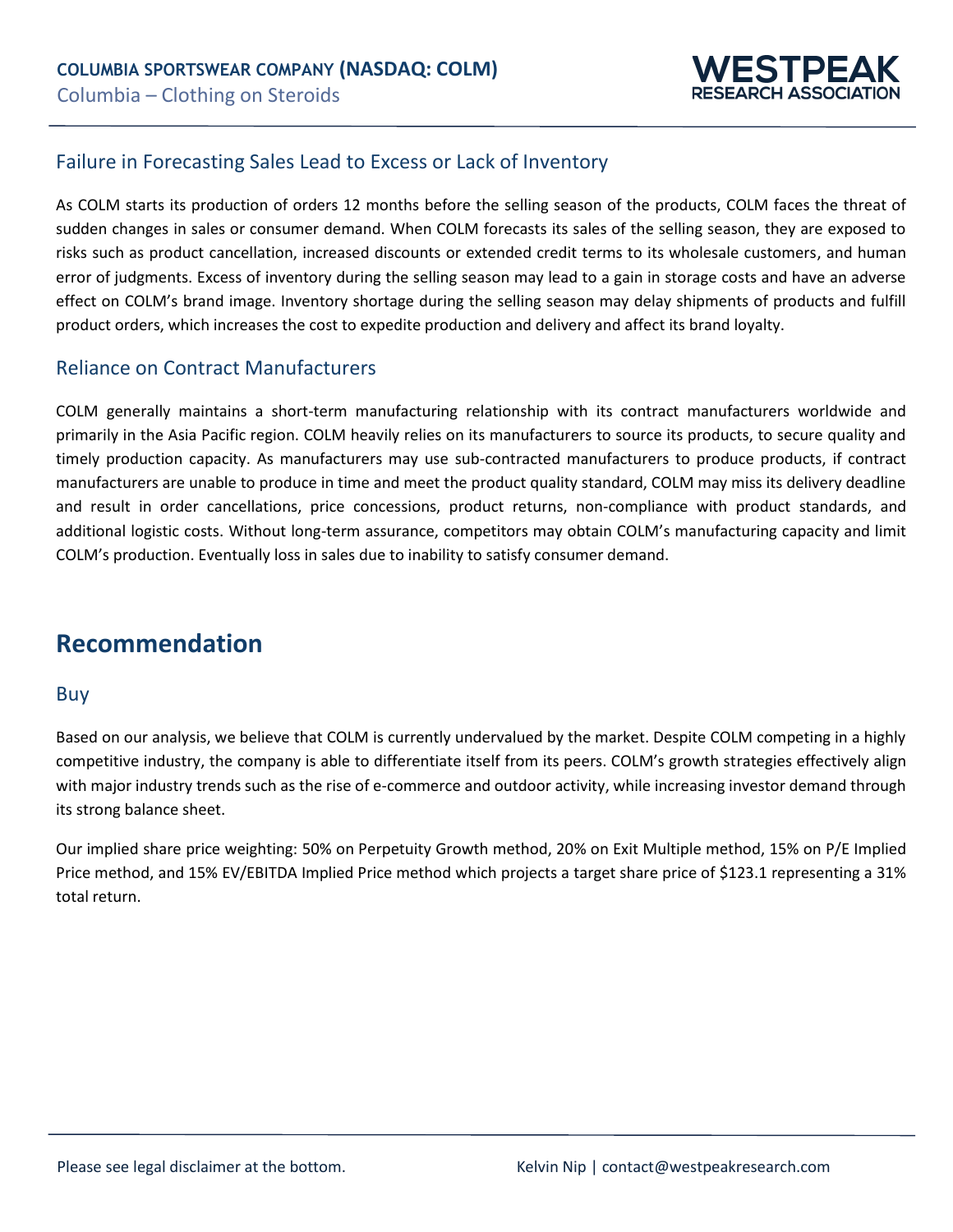

## **Appendix 1: Model Summary**

|                                                  | $Dec-16$               | Dec-17           | Dec-18                  | Dec-19                      | $Dec-20$         | $Dec-21$                | Dec-22                           | $Dec-23$               | $Dec-24$              | $Dec-25$              | $Dec-26$               |
|--------------------------------------------------|------------------------|------------------|-------------------------|-----------------------------|------------------|-------------------------|----------------------------------|------------------------|-----------------------|-----------------------|------------------------|
| (Figures in mm USD)                              | FY2016                 | FY2017           | FY2018                  | FY2019                      | FY2020           | FY2021                  | FY2022                           | FY2023                 | FY2024                | FY2025                | FY2026                 |
| <b>Income Statement</b>                          |                        |                  |                         |                             |                  |                         |                                  |                        |                       |                       |                        |
|                                                  |                        |                  |                         |                             |                  |                         |                                  |                        |                       |                       |                        |
| Revenue                                          | 2,377.0                | 2.466.1          | 2,802.3                 | 3.042.5                     | 2.501.6          | 3.028.5                 | 3,484.2                          | 3,925.2                | 4,463.0               | 5.125.3               | 5,948.8                |
| <b>EBITDA</b>                                    | 316.5                  | 322.9            | 409.2                   | 516.7                       | 283.7            | 464.8                   | 531.6                            | 608.4                  | 736.4                 | 896.9                 | 1,100.5                |
| <b>Net Income</b>                                | 198.4                  | 112.3            | 274.9                   | 330.5                       | 108.0            | 203.7                   | 335.5                            | 377.1                  | 473.8                 | 591.5                 | 738.4                  |
| <b>Earnings Per Share</b>                        | 2.81S<br>\$            | 1.59             | \$<br>3.91              | \$<br>4.83 \$               | $1.62$ \$        | $3.06$ \$               | $5.06$ \$                        | 5.69                   | \$<br>$7.15$ \$       | 8.93                  | $\mathsf{s}$<br>11.14  |
| <b>Cash Flow Statement</b>                       |                        |                  |                         |                             |                  |                         |                                  |                        |                       |                       |                        |
|                                                  |                        |                  |                         |                             |                  |                         |                                  |                        |                       |                       |                        |
| <b>Capital Expenditures</b>                      | (50.0)                 | (53.4)           | (65.6)                  | (123.5)                     | (28.8)           | (30.0)                  | (59.7)                           | (55.9)                 | (54.6)                | (54.7)                | (56.2)                 |
| <b>Acquisitions</b>                              |                        |                  |                         |                             |                  |                         |                                  |                        |                       |                       |                        |
| <b>Divestitures</b>                              |                        |                  |                         |                             |                  |                         |                                  |                        |                       |                       |                        |
| <b>Dividend Payment</b>                          | 83.6                   | 83.7             | 83.5                    | 81.4                        | 79.7             | 79.3                    | 79.0                             | 82.3                   | 82.3                  | 82.3                  | 82.3                   |
| <b>Dividend Per Share</b>                        | 1.20<br>\$             | \$<br>1.20       | \$<br>1.20              | 1.20<br>s                   | \$<br>1.20       | 1.20<br>\$              | \$<br>1.20                       | 1.25<br>s              | S<br>1.25             | \$<br>1.25            | 1.25<br>s              |
| <b>Dividend Payout to Earnings</b>               | $-42.1%$               | $-74.5%$         | $-30.4%$                | $-24.6%$                    | $-73.7%$         | $-38.9%$                | $-23.6%$                         | $-21.8%$               | $-17.4%$              | $-13.9%$              | $-11.1%$               |
| Dividend Payout to Core FCF                      | $-40.8%$               | $-47.3%$         | $-29.1%$                | $-23.2%$                    | $-28.2%$         | $-20.9%$                | $-21.8%$                         | $-21.0%$               | $-17.1%$              | $-13.9%$              | $-11.2%$               |
| Dividend Yield                                   | 2.2%                   | 1.9%             | 1.4%                    | 1.3%                        | 1.6%             | 1.3%                    | 1.3%                             | 1.3%                   | 1.3%                  | 1.3%                  | 1.3%                   |
| <b>Balance Sheet</b>                             |                        |                  |                         |                             |                  |                         |                                  |                        |                       |                       |                        |
|                                                  |                        |                  |                         |                             |                  |                         |                                  |                        |                       |                       |                        |
| <b>Current Assets</b><br>Non-Current Assets      | 1,412.0<br>601.9       | 1,649.5<br>563.4 | 1,765.3<br>603.4        | 1,875.7<br>1,055.8          | 1,855.6<br>981.0 | 2,001.9<br>945.5        | 2,571.9<br>918.7                 | 3,016.2<br>903.1       | 3,592.4<br>894.5      | 4,302.3<br>891.6      | 5,182.3<br>893.8       |
| <b>Assets</b>                                    | 2,013.9                | 2,212.9          | 2,368.7                 | 2,931.6                     | 2,836.6          | 2,947.4                 | 3,490.6                          | 3,919.3                | 4,486.9               | 5,194.0               | 6,076.1                |
| <b>Current Liabilities</b>                       | 362.9                  | 453.6            | 572.9                   | 630.9                       | 552.6            | 634.7                   | 709.4                            | 761.0                  | 854.8                 | 970.4                 | 1,114.1                |
| Non-Current Liabilities                          | 69.5                   | 107.0            | 105.5                   | 451.2                       | 451.2            | 418.3                   | 418.3                            | 418.3                  | 418.3                 | 418.3                 | 418.3                  |
| Liabilities                                      | 432.4                  | 560.6            | 678.4                   | 1,082.1                     | 1,003.8          | 1,053.0                 | 1,127.7                          | 1,179.3                | 1,273.1               | 1,388.7               | 1,532.4                |
| <b>Shareholders' Equity</b>                      | 1,560.8                | 1,622.0          | 1,673.9                 | 1,849.4                     | 1,832.8          | 1,894.4                 | 2,150.8                          | 2,445.6                | 2,837.0               | 3,346.2               | 4,002.3                |
| Cash                                             | 551.4                  | 673.2            | 437.8                   | 686.0                       | 790.7            | 758.5                   | 1,164.6                          | 1,518.1                | 1,889.2               | 2,346.7               | 2,912.6                |
| Debt                                             |                        |                  |                         | 371.5                       | 353.2            | 330.8                   | 330.8                            | 330.8                  | 330.8                 | 330.8                 | 330.8                  |
| <b>Net Debt</b>                                  | (551.4)                | (673.2)          | (437.8)                 | (314.5)                     | (437.5)          | (427.8)                 | (833.9)                          | (1, 187.4)             | (1, 558.5)            | (2,015.9)             | (2, 581.8)             |
| <b>Minority Interests</b>                        | 20.7                   | 30.3             | 16.5                    |                             |                  |                         |                                  |                        |                       |                       |                        |
| Debt/EBITDA                                      |                        |                  |                         | 0.7x                        | 1.2x             | 0.7x                    | 0.6x                             | 0.5x                   | 0.4x                  | 0.4x                  | 0.3x                   |
| <b>Operating Metrics</b>                         |                        |                  |                         |                             |                  |                         |                                  |                        |                       |                       |                        |
|                                                  | 12.7%                  | 6.9%             | 16.4%                   | 17.9%                       | 5.9%             | 10.8%                   | 15.6%                            | 15.4%                  | 16.7%                 | 17.7%                 | 18.5%                  |
| Return on Equity (ROE)<br>Return on Assets (ROA) | 9.9%                   | 5.1%             | 11.6%                   | 11.3%                       | 3.8%             | 6.9%                    | 9.6%                             | 9.6%                   | 10.6%                 | 11.4%                 | 12.2%                  |
| Return on Invested Capital (ROIC)                | 3.0%                   | 1.7%             | 4.2%                    | 5.0%                        | 1.6%             | 3.1%                    | 5.1%                             | 5.8%                   | 7.2%                  | 9.0%                  | 11.3%                  |
|                                                  |                        |                  |                         |                             |                  |                         |                                  |                        |                       |                       |                        |
| <b>Valuation Metrics</b>                         |                        |                  |                         |                             |                  |                         |                                  |                        |                       |                       |                        |
| Stock Price (High)                               | $\frac{1}{2}$<br>63.55 | \$<br>72.54      | \$<br>95.74             | \$109.74                    | \$101.45         | ۰\$<br>93.95<br>'s      | 93.95                            | $\mathbb{S}$<br>93.95  | $\mathbb{S}$<br>93.95 | \$<br>93.95           | $\mathsf{\$}$<br>93.95 |
| Stock Price (Low)                                | \$<br>43.94            | \$<br>51.56      | \$<br>74.67             | \$<br>80.46                 | \$<br>51.82      | $\mathfrak{s}$<br>93.95 | $\overline{\mathbf{3}}$<br>93.95 | \$<br>93.95            | \$<br>93.95           | $\mathbb{S}$<br>93.95 | \$<br>93.95            |
| Stock Price (Average)                            | \$<br>53.75            | \$<br>62.05      | $\mathfrak{L}$<br>85.21 | $\mathbf{\hat{s}}$<br>95.10 | \$<br>76.64      | \$<br>93.95             | \$<br>93.95                      | $\mathsf{\$}$<br>93.95 | \$<br>93.95           | \$<br>93.95           | \$<br>93.95            |
| Diluted Shares Outstanding (Average)             | 70.6                   | 70.5             | 70.4                    | 68.5                        | 66.8             | 66.6                    | 66.3                             | 66.3                   | 66.3                  | 66.3                  | 66.3                   |
| Market Capitalization (Average)                  | 3,796.1                | 4,371.6          | 5,998.5                 | 6,513.7                     | 5,117.1          | 6,252.5                 | 6,225.7                          | 6,225.7                | 6,225.7               | 6,225.7               | 6,225.7                |
| Enterprise Value (Average)                       | 3,265.4                | 3,728.8          | 5,577.1                 | 6,199.2                     | 4,679.5          | 5,824.7                 | 5,391.8                          | 5,038.3                | 4,667.2               | 4,209.8               | 3,643.9                |
| P/F                                              | 19.1 x                 | 38.9x            | 21.8x                   | 19.7x                       | 47.4x            | 30.7x                   | 18.6x                            | 16.5x                  | 13.1 x                | 10.5x                 | 8.4x                   |
| <b>EV/EBITDA</b>                                 | 10.3x                  | 11.5x            | 13.6x                   | 12.0x                       | 16.5x            | 12.5x                   | 10.1 x                           | 8.3x                   | 6.3x                  | 4.7x                  | 3.3x                   |
| FCF Yield to Market Capitalization               | 6.0%                   | 5.2%             | 3.2%                    | 2.0%                        | 3.7%             | 4.5%                    | 4.8%                             | 6.6%                   | 7.1%                  | 8.7%                  | 10.8%                  |
| FCF Yield to Enterprise Value                    | 7.0%                   | 6.1%             | 3.5%                    | 2.1%                        | 4.0%             | 4.8%                    | 5.5%                             | 8.1%                   | 9.4%                  | 12.9%                 | 18.4%                  |
| Free Cash Flow                                   |                        |                  |                         |                             |                  |                         |                                  |                        |                       |                       |                        |
|                                                  |                        |                  |                         |                             |                  |                         |                                  |                        |                       |                       |                        |
| EBIT<br><b>Tax Expense</b>                       | 256.5<br>(58.5)        | 263.0<br>(154.4) | 351.0<br>(85.8)         | 395.0<br>(74.9)             | 137.0<br>(31.5)  | 255.5<br>(49.3)         | 445.0<br>(85.8)                  | 536.9<br>(103.5)       | 673.2<br>(129.8)      | 839.3<br>(161.8)      | 1,046.5<br>(201.8)     |
| D&A                                              | 60.0                   | 59.9             | 58.2                    | 121.7                       | 146.6            | 209.3                   | 86.6                             | 71.5                   | 63.2                  | 57.6                  | 54.0                   |
| Capital Expenditures                             | (50.0)                 | (53.4)           | (65.6)                  | (123.5)                     | (28.8)           | (30.0)                  | (59.7)                           | (55.9)                 | (54.6)                | (54.7)                | (56.2)                 |
| Changes in NWC                                   | 20.1                   | 110.8            | (63.6)                  | (188.2)                     | (35.6)           | (104.2)                 | (89.2)                           | (39.2)                 | (111.2)               | (137.0)               | (170.3)                |
| Unlevered Free Cash Flow                         | 228.2                  | 225.9            | 194.3                   | 130.0                       | 187.8            | 281.3                   | 296.8                            | 409.8                  | 440.8                 | 543.4                 | 672.2                  |
| <b>Valuation Summary</b>                         |                        |                  |                         |                             |                  |                         |                                  |                        |                       |                       |                        |
|                                                  |                        |                  |                         |                             |                  |                         |                                  |                        |                       |                       |                        |

| <b>Current Price</b>               |   | 93.95      |
|------------------------------------|---|------------|
| <b>Target Price</b>                |   | \$123.10   |
| <b>Total Return</b>                |   | 31.0%      |
| Recommendation                     |   | <b>BUY</b> |
|                                    |   |            |
| <b>DCF Valuation</b>               |   |            |
| Perpetuity Growth Implied Price    | S | 106.66     |
| <b>Exit Multiple Implied Price</b> |   | 136.09     |
| <b>Comps Valuation</b>             |   |            |
| Comps - EV/EBITDA Implied Price    |   | 125.40     |
| Comps - P/E Implied Price          |   | 158.37     |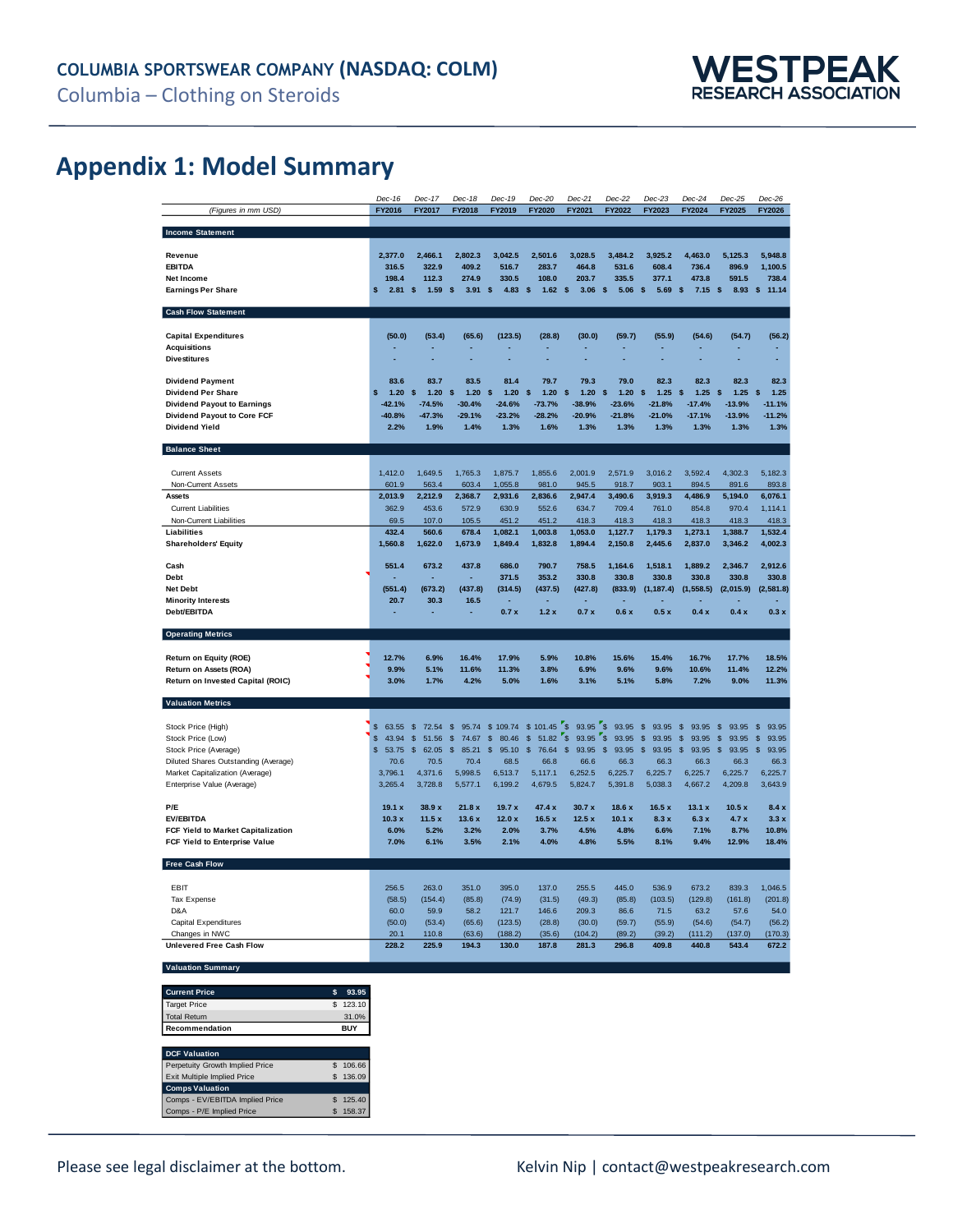

## **Appendix 2: Discounted Cash Flow Analysis**

|                                           | $Dec-16$ | Dec-17  | Dec-18        | Dec-19  | $Dec-20$      | Mar-21               | $Jun-21$             | Sep-21  | Dec-21  | Dec-21  | $Dec-22$ | $Dec-23$ | $Dec-24$ | $Dec-25$      | $Dec-26$ |
|-------------------------------------------|----------|---------|---------------|---------|---------------|----------------------|----------------------|---------|---------|---------|----------|----------|----------|---------------|----------|
| (Figures in mm USD)                       | FY2016   | FY2017  | <b>FY2018</b> | FY2019  | <b>FY2020</b> | Q1-2021              | Q2-2021              | Q3-2021 | Q4-2021 | FY2021  | FY2022   | FY2023   | FY2024   | <b>FY2025</b> | FY2026   |
|                                           |          |         |               |         |               |                      |                      |         |         |         |          |          |          |               |          |
| <b>WACC Calculations</b>                  |          |         |               |         |               |                      |                      |         |         |         |          |          |          |               |          |
|                                           |          |         |               |         |               |                      |                      |         |         |         |          |          |          |               |          |
| <b>Cost of Equity</b>                     |          |         |               |         |               |                      |                      |         |         |         |          |          |          |               |          |
| Risk-free rate<br>1.3%                    |          |         |               |         |               |                      |                      |         |         |         |          |          |          |               |          |
| 10.1%<br>Expected market return           |          |         |               |         |               |                      |                      |         |         |         |          |          |          |               |          |
| 8.8%<br><b>Market Risk Premium</b>        |          |         |               |         |               |                      |                      |         |         |         |          |          |          |               |          |
| 1.12<br>Beta                              |          |         |               |         |               |                      |                      |         |         |         |          |          |          |               |          |
| <b>Cost of Equity</b><br>11.1%            |          |         |               |         |               |                      |                      |         |         |         |          |          |          |               |          |
|                                           |          |         |               |         |               |                      |                      |         |         |         |          |          |          |               |          |
| <b>Cost of Debt</b>                       |          |         |               |         |               |                      |                      |         |         |         |          |          |          |               |          |
| 1.2%<br>Pre-tax cost of debt              |          |         |               |         |               |                      |                      |         |         |         |          |          |          |               |          |
| Debt Adjustment factor<br>1.38            |          |         |               |         |               |                      |                      |         |         |         |          |          |          |               |          |
| Effective tax rate<br>19.3%               |          |         |               |         |               |                      |                      |         |         |         |          |          |          |               |          |
| <b>Cost of Debt</b><br>1.4%               |          |         |               |         |               |                      |                      |         |         |         |          |          |          |               |          |
|                                           |          |         |               |         |               |                      |                      |         |         |         |          |          |          |               |          |
| <b>WACC</b>                               |          |         |               |         |               |                      |                      |         |         |         |          |          |          |               |          |
| 6,225.7<br>Market value of equity         |          |         |               |         |               |                      |                      |         |         |         |          |          |          |               |          |
| Market value of debt<br>330.8             |          |         |               |         |               |                      |                      |         |         |         |          |          |          |               |          |
| <b>Total Capitalization</b><br>6,556.5    |          |         |               |         |               |                      |                      |         |         |         |          |          |          |               |          |
| Cost of equity<br>11.1%                   |          |         |               |         |               |                      |                      |         |         |         |          |          |          |               |          |
| Cost of debt<br>1.4%                      |          |         |               |         |               |                      |                      |         |         |         |          |          |          |               |          |
| <b>WACC</b><br>10.6%                      |          |         |               |         |               |                      |                      |         |         |         |          |          |          |               |          |
|                                           |          |         |               |         |               |                      |                      |         |         |         |          |          |          |               |          |
| <b>Free Cash Flow</b>                     |          |         |               |         |               |                      |                      |         |         |         |          |          |          |               |          |
|                                           |          |         |               |         |               |                      |                      |         |         |         |          |          |          |               |          |
| <b>EBIT</b>                               | 256.5    | 263.0   | 351.0         | 395.0   | 137.0         | 70.5                 | 35.0                 | 133.5   | 42.5    | 255.5   | 445.0    | 536.9    | 673.2    | 839.3         | 1,046.5  |
| Less: Tax expense                         | (58.5)   | (154.4) | (85.8)        | (74.9)  | (31.5)        | (14.6)               | 5.4                  | (33.3)  | (8.2)   | (49.3)  | (85.8)   | (103.5)  | (129.8)  | (161.8)       | (201.8)  |
| Add: Depreciation and amortization        | 60.0     | 59.9    | 58.2          | 121.7   | 146.6         | 30.5                 | 61.0                 | 84.5    | 33.4    | 209.3   | 86.6     | 71.5     | 63.2     | 57.6          | 54.0     |
| Less: Capital expenditures                | (50.0)   | (53.4)  | (65.6)        | (123.5) | (28.8)        | (3.9)                | (8.5)                | (8.0)   | (9.6)   | (30.0)  | (59.7)   | (55.9)   | (54.6)   | (54.7)        | (56.2)   |
| Less: Change in net working capital       | 20.1     | 110.8   | (63.6)        | (188.2) | (35.6)        | 22.8                 | (53.8)               | (263.3) | 121.3   | (104.2) | (89.2)   | (39.2)   | (111.2)  | (137.0)       | (170.3)  |
| <b>Unlevered Free Cash Flow</b>           | 228.2    | 225.9   | 194.3         | 130.0   | 187.8         | 105.3                | 39.1                 | (86.7)  | 179.3   | 281.3   | 296.8    | 409.8    | 440.8    | 543.4         | 672.2    |
| Discount factor                           |          |         |               |         |               | ٠                    | $\sim$               | $\sim$  | 0.25    | 0.25    | 1.25     | 2.25     | 3.25     | 4.25          | 5.25     |
| Present Value of Unlevered Free Cash Flow |          |         |               |         |               | $\ddot{\phantom{1}}$ | $\ddot{\phantom{1}}$ | $\sim$  | 174.8   | 174.8   | 259.0    | 326.3    | 317.2    | 353.5         | 395.2    |
|                                           |          |         |               |         |               |                      |                      |         |         |         |          |          |          |               |          |

#### **Discounted Cash Flow Valuations**

| <b>Perpetuity Growth Method</b> |          | <b>Exit Multiple Method</b>        |           |                                   |                                                                   |                                   | <b>WACC</b>       |        |
|---------------------------------|----------|------------------------------------|-----------|-----------------------------------|-------------------------------------------------------------------|-----------------------------------|-------------------|--------|
| <b>Perpetuity Growth Rate</b>   | 2.5%     | <b>Terminal EV/EBITDA Multiple</b> | 10.7x     |                                   | 11.60%                                                            | 11.10%                            | 10.60%            |        |
| PV sum of unlevered FCF         | ,826.1   | PV sum of unlevered FCF            | 1,826.1   | $1.50\%$ \$                       |                                                                   | 88.18 \$ 92.98 \$ 98.32 \$ 104.29 |                   |        |
| Terminal value                  | 4,972.8  | Terminal value                     | 6923.2402 | uity<br>Rate                      | <b>2.00% \$91.46 \$96.69 \$102.55 \$109.13 \$116.59</b>           |                                   |                   |        |
| <b>Enterprise Value</b>         | 6,798.9  | <b>Enterprise Value</b>            | 8,749.4   |                                   | <b>2.50%</b> S 95.10 S 100.84 S 107.29 S 114.60 S 122.96          |                                   |                   |        |
| Add: Cash                       | 599.5    | Add: Cash                          | 599.5     | Perpet<br>irowth                  | 3.00% \$99.17 \$105.49 \$112.66 \$120.85 \$130.29                 |                                   |                   |        |
| Less: Debt                      | 330.8    | Less: Debt                         | 330.8     | <b>CD</b>                         | 3.50% \$103.74 \$110.76 \$118.79 \$128.04 \$138.83                |                                   |                   |        |
| Less: Other EV adjustments      |          | Less: Other EV adjustments         |           |                                   |                                                                   |                                   |                   |        |
| <b>Equity Value</b>             | 7,067.6  | <b>Equity Value</b>                | 9.018.1   |                                   |                                                                   |                                   | <b>WACC</b>       |        |
| Shares outstanding              | 66.3     | Shares outstanding                 | 66.3      |                                   | 11.60%                                                            | 11.10%                            | 10.60%            | 10.10% |
| <b>Implied Share Price</b>      | \$106.66 | <b>Implied Share Price</b>         | \$136.09  |                                   | 8.7 x $\frac{1}{3}$ 112.09 \$ 114.41                              |                                   | \$116.79 \$119.23 |        |
|                                 |          |                                    |           |                                   | 9.7 x   \$ 121.42 \$ 123.96 \$ 126.57 \$ 129.25 \$ 132.01         |                                   |                   |        |
| <b>Current Price</b>            | \$93.95  | <b>Current Price</b>               | 93.95     | Terminal<br>:V/EBITD/<br>Multiple | 10.7 x \ \$ 130.76 \$ 133.52 \$ 136.36 \$ 139.27 \$ 142.27        |                                   |                   |        |
| <b>Implied Price</b>            | \$106.66 | <b>Implied Price</b>               | 136.09    |                                   | 11.7 x   \$140.09 \$143.08 \$146.14 \$149.29 \$152.54             |                                   |                   |        |
| <b>Total Return</b>             | 13.5%    | <b>Total Return</b>                | 44.9%     |                                   | <b>12.7 x   \$ 149.43 \$ 152.63 \$ 155.93 \$ 159.32 \$ 162.80</b> |                                   |                   |        |

| <b>Exit Multiple Method</b>        |    |           |
|------------------------------------|----|-----------|
| <b>Terminal EV/EBITDA Multiple</b> |    | 10.7x     |
| PV sum of unlevered FCF            |    | 1.826.1   |
| Terminal value                     |    | 6923.2402 |
| <b>Enterprise Value</b>            |    | 8.749.4   |
| Add: Cash                          |    | 599.5     |
| Less: Debt                         |    | 330.8     |
| Less: Other EV adjustments         |    |           |
| <b>Equity Value</b>                |    | 9.018.1   |
| Shares outstanding                 |    | 66.3      |
| <b>Implied Share Price</b>         | \$ | 136.09    |
|                                    |    |           |
| <b>Current Price</b>               | \$ | 93.95     |
| <b>Implied Price</b>               | S  | 136.09    |
| <b>Total Return</b>                |    | 44.9%     |

| <b>Perpetuity Growth Method</b> |         |  | <b>Exit Multiple Method</b>        |                   |                           |        |                                                          | <b>WACC</b> |        |       |
|---------------------------------|---------|--|------------------------------------|-------------------|---------------------------|--------|----------------------------------------------------------|-------------|--------|-------|
| <b>Perpetuity Growth Rate</b>   | 2.5%    |  | <b>Terminal EV/EBITDA Multiple</b> | 10.7 <sub>x</sub> |                           | 11.60% | 11.10%                                                   | 10.60%      | 10.10% | 9.60% |
| PV sum of unlevered FCF         | .826.1  |  | PV sum of unlevered FCF            | 1.826.1           |                           |        | 1.50% \$ 88.18 \$ 92.98 \$ 98.32 \$ 104.29 \$ 111.01     |             |        |       |
| Terminal value                  | 4.972.8 |  | Terminal value                     | 6923.2402         |                           |        | 2.00% \$91.46 \$96.69 \$102.55 \$109.13 \$116.59         |             |        |       |
| <b>Enterprise Value</b>         | 6.798.9 |  | <b>Enterprise Value</b>            | 8.749.4           |                           |        | 2.50% \$95.10 \$100.84 \$107.29 \$114.60 \$122.96        |             |        |       |
| Add: Cash                       | 599.5   |  | Add: Cash                          | 599.5             | Perpetuity<br>Growth Rate |        | <b>3.00%</b> \$99.17 \$105.49 \$112.66 \$120.85 \$130.29 |             |        |       |
| Less: Debt                      | 330.8   |  | Less: Debt                         | 330.8             |                           |        | 3.50% \$103.74 \$110.76 \$118.79 \$128.04 \$138.83       |             |        |       |
| Less: Other EV adjustments      |         |  | Less: Other EV adjustments         |                   |                           |        |                                                          |             |        |       |
| Equity Value                    | 7.067.6 |  | <b>Equity Value</b>                | 9.018.1           |                           |        |                                                          | <b>WACC</b> |        |       |
| Shares outstanding              | 66.3    |  | Shares outstanding                 | 66.3              |                           | 11.60% | 11.10%                                                   | 10.60%      | 10.10% | 9.60% |

| Shares outstanding  | 66.3   | Shares outstanding         | 66.3     |                                   | 11.60%                                                         | 11.10% | 10.60% | 10.10% | 9.60% |
|---------------------|--------|----------------------------|----------|-----------------------------------|----------------------------------------------------------------|--------|--------|--------|-------|
| Implied Share Price | 106.66 | <b>Implied Share Price</b> | \$136.09 |                                   | 8.7 x \$ 112.09 \$ 114.41 \$ 116.79 \$ 119.23 \$ 121.74        |        |        |        |       |
|                     |        |                            |          | Terminal<br>EV/EBITD/<br>Multiple | <b>9.7 x \$ 121.42 \$ 123.96 \$ 126.57 \$ 129.25 \$ 132.01</b> |        |        |        |       |
| Current Price       | 93.95  | <b>Current Price</b>       | 93.95    |                                   | 10.7 x \$ 130.76 \$ 133.52 \$ 136.36 \$ 139.27 \$ 142.27       |        |        |        |       |
| Implied Price       | 106.66 | <b>Implied Price</b>       | 136.09   |                                   | 11.7 x \$ 140.09 \$ 143.08 \$ 146.14 \$ 149.29 \$ 152.54       |        |        |        |       |
| Total Return        | 13.5%  | <b>Total Return</b>        | 44.9%    |                                   | 12.7 x \$ 149.43 \$ 152.63 \$ 155.93 \$ 159.32 \$ 162.80       |        |        |        |       |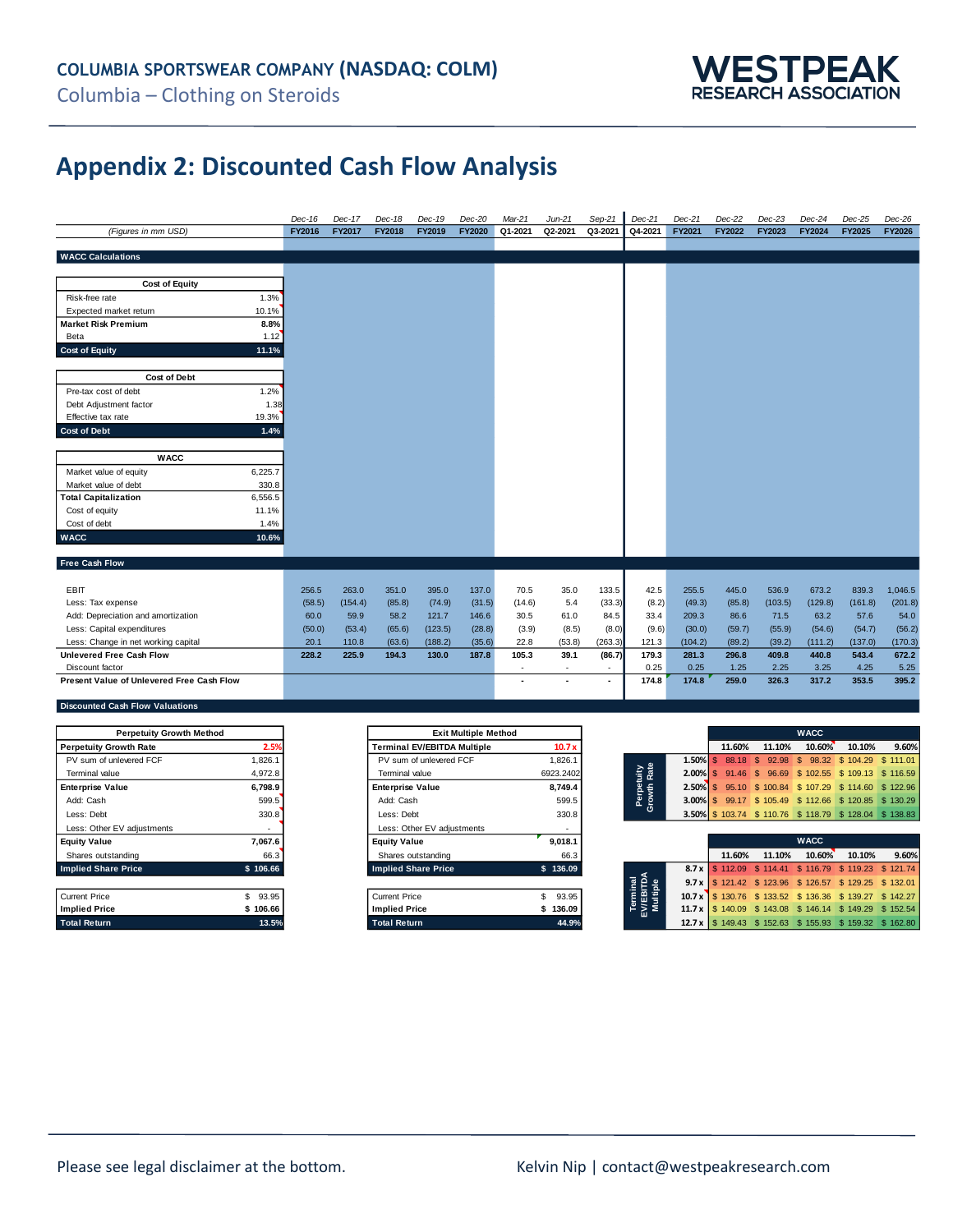

## **Appendix 3: Comparable Companies Analysis**

| (Figures in mm USD)                |            |                 |                     | <b>EV/EBITDA Multiple</b> |                          |                           |                           |           |           |           |
|------------------------------------|------------|-----------------|---------------------|---------------------------|--------------------------|---------------------------|---------------------------|-----------|-----------|-----------|
| Company                            | Ticker     | Equity<br>Value | Enterprise<br>Value |                           | 2021<br><b>EV/EBITDA</b> | 2022E<br><b>EV/EBITDA</b> | 2023E<br><b>EV/EBITDA</b> | 2021A P/E | 2022E P/E | 2023E P/E |
| VF Corp                            | NYSE: VFC  | 28,226.6        | 33,707.4            |                           | 34.8 x                   | 18.0x                     | 16.0x                     | 79.0 x    | 22.5x     | 19.4x     |
| Under Armor Inc.                   | NYSE: UAA  | 11,416.9        | 11,696.7            |                           | 16.9x                    | 16.8x                     | 14.6x                     | 25.2x     | 30.0 x    | 25.2x     |
| Lululemon Athletica   NASDAQ: LULL |            | 47,682.0        | 47,548.3            |                           | 47.8 x                   | 29.5x                     | 25.1 x                    | 81.9x     | 47.5x     | 39.8 x    |
| Ralph Lauren Corp                  | NYSE: RL   | 8,835.7         | 9,261.6             |                           | 20.7x                    | 9.2x                      | 8.5x                      | (72.8 x)  | 16.2x     | 14.7x     |
| Puma SE                            | ETR: PUM   | 17,431.4        | 18,203.3            |                           | 19.6x                    | 15.7x                     | 13.3x                     | 51.1 x    | 35.7x     | 28.2 x    |
| Canada Goose Holdii TSE: GOOS      |            | 3,916.8         | 4,375.7             |                           | 41.8 x                   | 19.1 x                    | 14.6x                     | 73.3 x    | 34.6x     | 25.1 x    |
| <b>COLM</b>                        | (XCH: TCK) | 6,225.7         | 5,957.0             |                           | 23.3 x                   | 13.4x                     | 11.1 $x$                  | 30.7x     | 18.4x     | 16.4 $x$  |
| <b>Median</b>                      |            |                 |                     |                           |                          | 17.4x                     | 14.6x                     |           | 32.3x     | 25.2 x    |
| <b>Mean</b>                        |            |                 |                     |                           |                          | 18.1 x                    | 15.3x                     |           | 31.1 x    | 25.4 x    |
|                                    |            |                 |                     |                           |                          |                           |                           |           |           |           |
| <b>High</b>                        |            |                 |                     |                           |                          | 29.5x                     | 25.1 x                    |           | 47.5x     | 39.8 x    |
| Low                                |            |                 |                     |                           |                          | 9.2x                      | 8.5x                      |           | 16.2x     | 14.7x     |

| Median<br>121.07<br>164.37<br>122.43<br>۰D<br>Mean<br>128.35<br>125.40<br>158.37<br>High<br>207.46<br>242.06 \$<br>$202.14$ \$<br>а |     | <b>EV/EBITDA Impliled Price</b> |       |  |       |  | <b>P/E Implied Price</b> |  |        |
|-------------------------------------------------------------------------------------------------------------------------------------|-----|---------------------------------|-------|--|-------|--|--------------------------|--|--------|
|                                                                                                                                     |     |                                 |       |  |       |  |                          |  | 144.11 |
|                                                                                                                                     |     |                                 |       |  |       |  |                          |  | 145.49 |
|                                                                                                                                     |     |                                 |       |  |       |  |                          |  | 228.03 |
| ۰D                                                                                                                                  | Low |                                 | 65.89 |  | 72.82 |  | 82.63 \$                 |  | 84.24  |